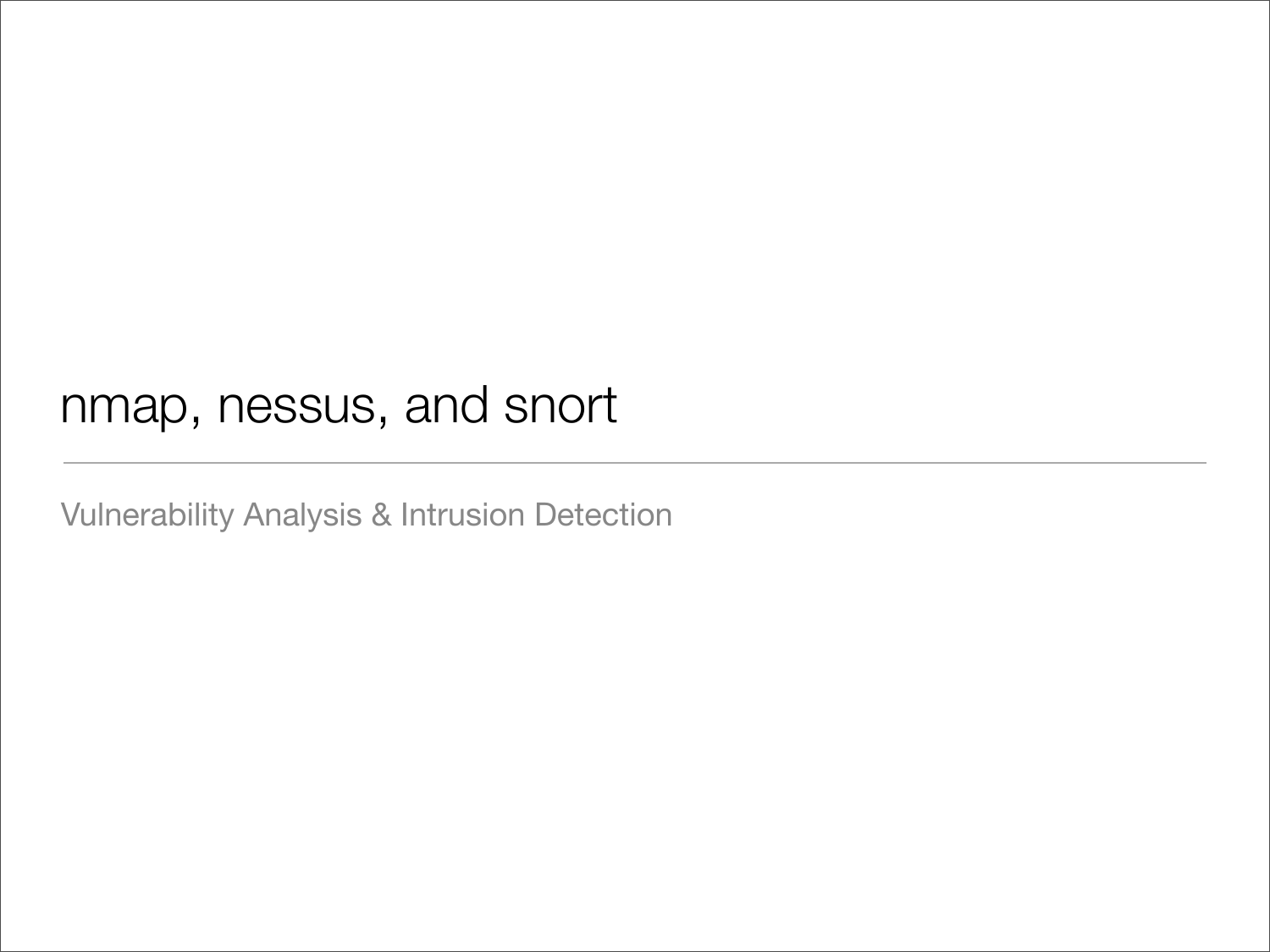## agenda

- Vulnerability Analysis Concepts
- Vulnerability Scanning Tools
	- nmap
	- nikto
	- nessus
- Intrusion Detection Concepts
- Intrusion Detection With snort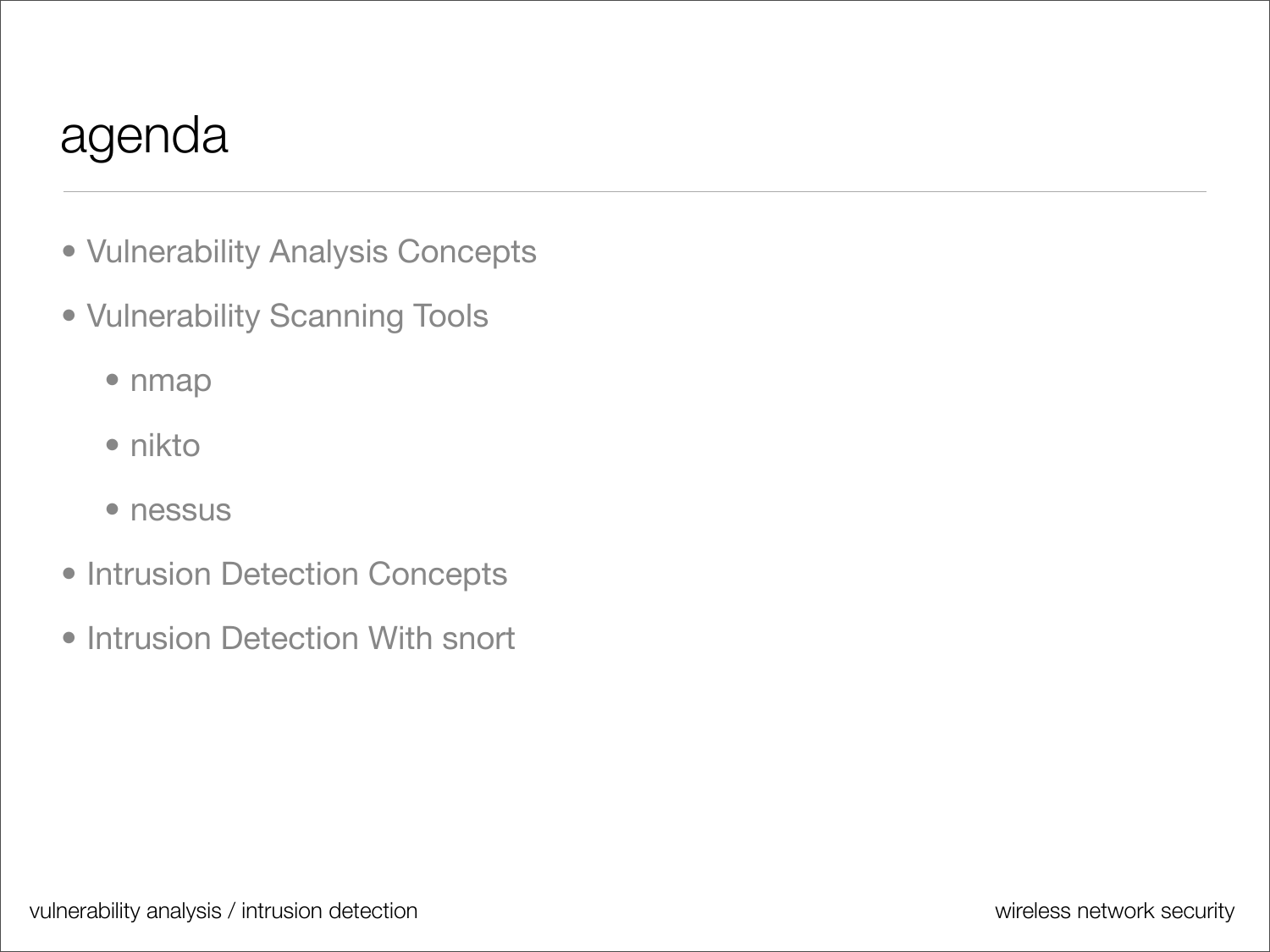- Vulnerability Assessment Process
	- Reconnaissance: Discover the Network
	- Enumerate the Devices on the Network
	- Determine the Services on the Devices
	- Verify Known Vulnerabilities
	- Report on Vulnerabilities
- Repeat this process, Over and Over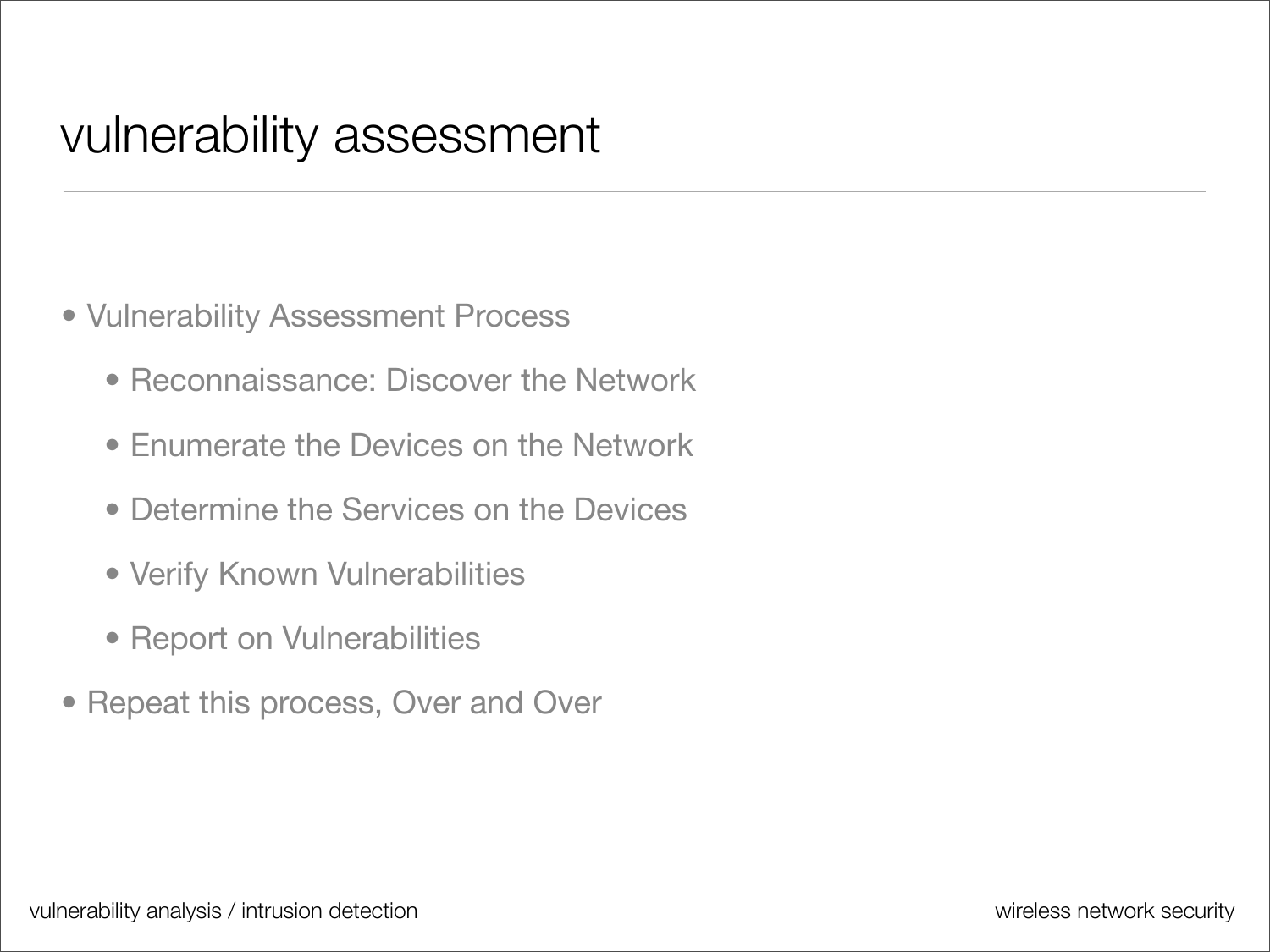- Vulnerability Assessment Practices
	- Perform Scans at a Regular Interval, ex. Weekly
	- Perform Emergency Scans for New Vulnerabilities
	- Provide PGP-signed e-mail on a Mailing List To Notify Customers of Upcoming Scans
	- Conduct Scans from a Well Known Source
	- Maintain a list of Admin Contacts for Notification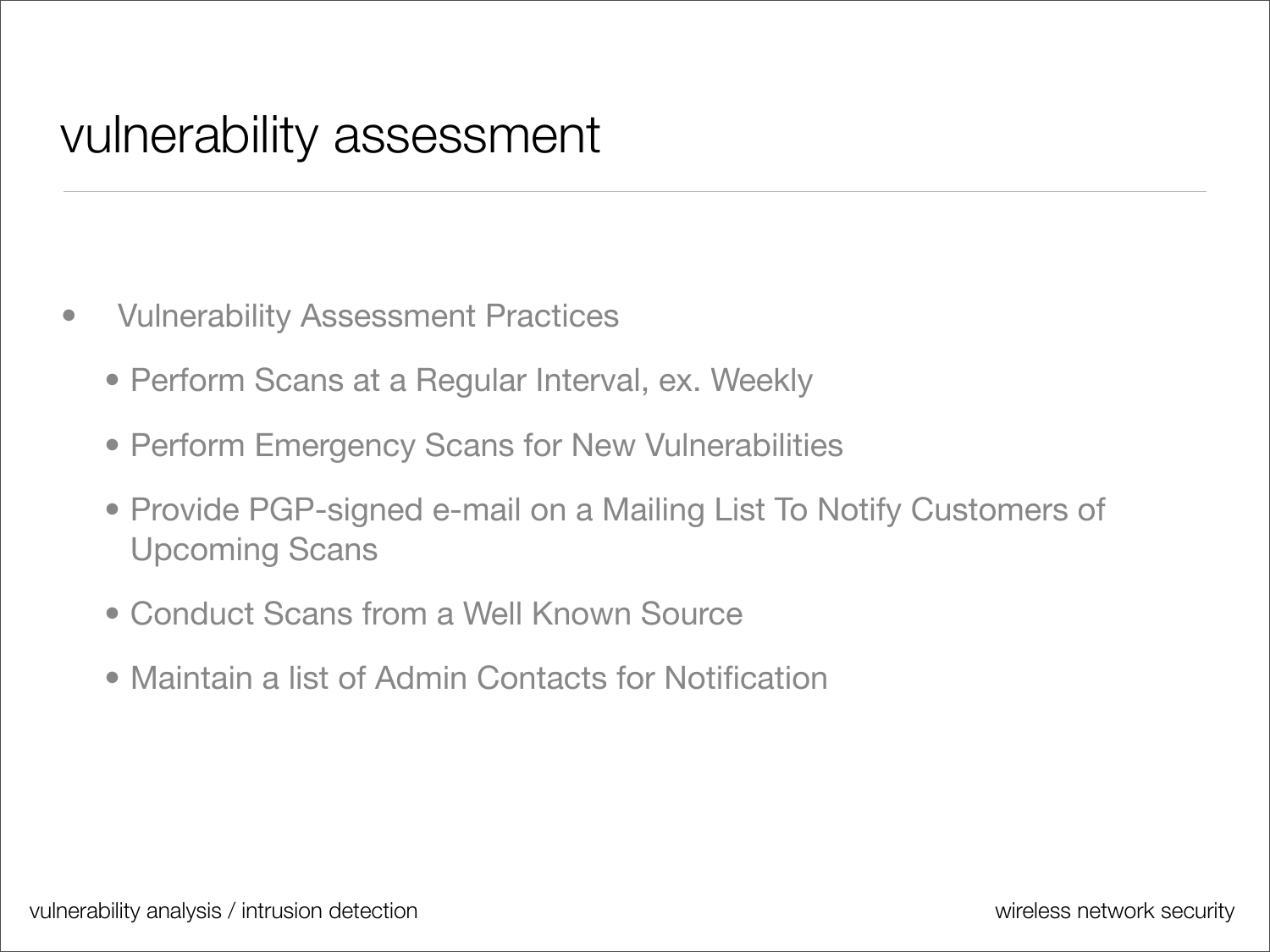• New Vulnerability Discovered Announcements

BugTraq, @Risk, CERT Mailing Lists

SecurityFocus Website [http://www.securityfocus.com/](http://www.securityfocus.com)

SANS Top 20 <http://sans.org/top20/>

SANS Internet Storm Center News Summary <http://isc.sans.org/newssummary.html>

Common Vulnerabilities and Exposures [http://cve.mitre.org/](http://cve.mitre.org)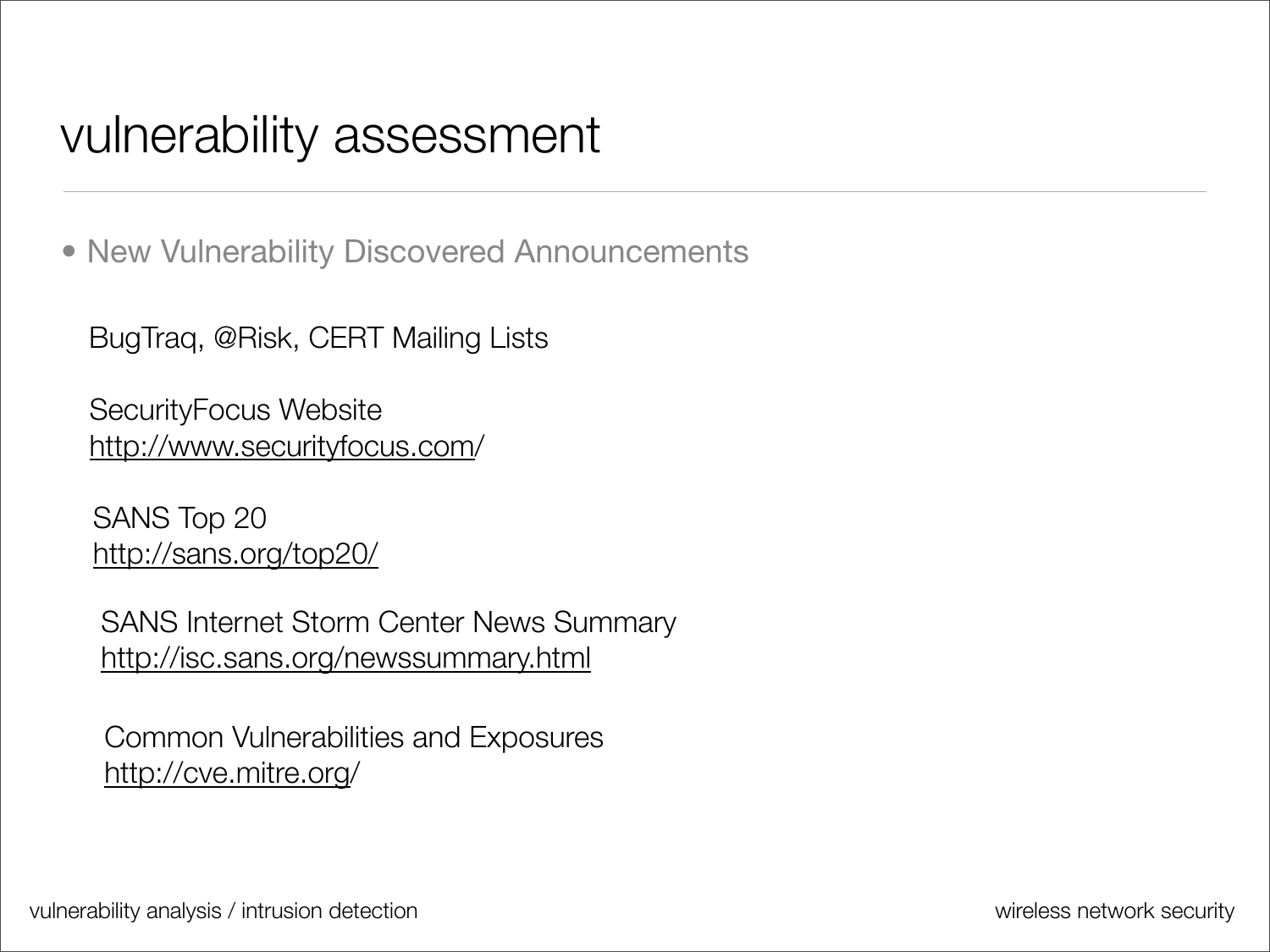- Common Vulnerabilities At Universities
	- Phishing
	- **Virus Infected E-mail**
	- Buffer Overflows (HTTPD, SSHD, FTPD, RPC-DCOM)
	- Web Server Software (CGI's, PHP)
	- Client Browsers (XSS, Javascript, ActiveX)
	- P2P Download Viruses
	- Brute Force Password Attacks
	- Password Sniffing
- NOTE: Phishing is mostly an education problem. Also note that E-mail and the Web are very common attack vectors.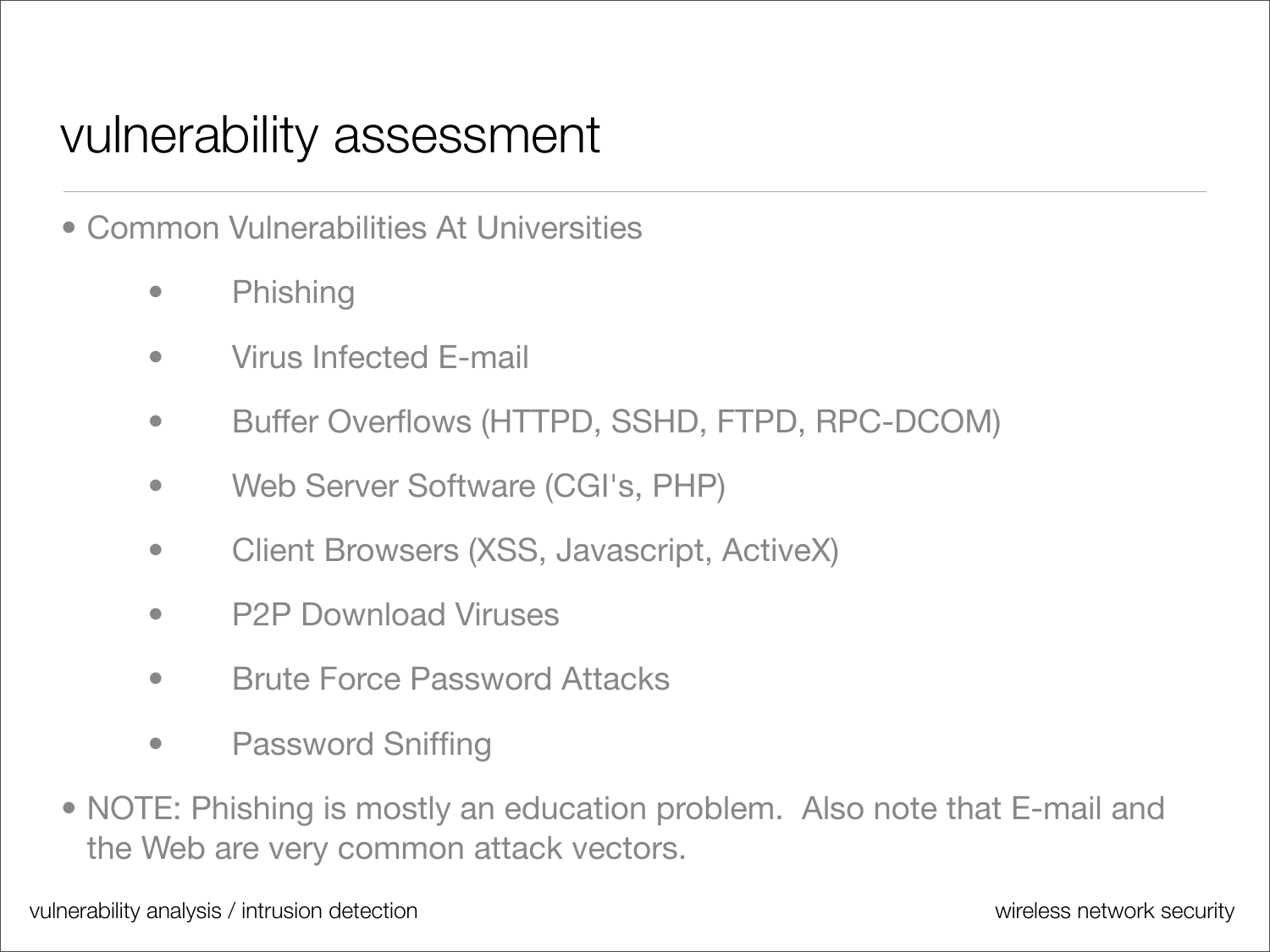Reconnaissance Tools

 DNS (dig, nslookup) Google Whois

Enumeration Tools (Network Scanners)

| $nmap*$            | http://insecure.org/             |
|--------------------|----------------------------------|
| scanudp            | http://www.geocities.com/fryxar/ |
| scanrand (paketto) | http://www.doxpara.com/          |

Vulnerability Scanners

| nessus <sup>*</sup> | http://www.nessus.org/       |
|---------------------|------------------------------|
| $nikto*$            | http://www.cirt.net/         |
| nsat                | http://nsat.sourceforge.net/ |
| n-stealth           |                              |
| hydra               |                              |
| xscan/xspy          |                              |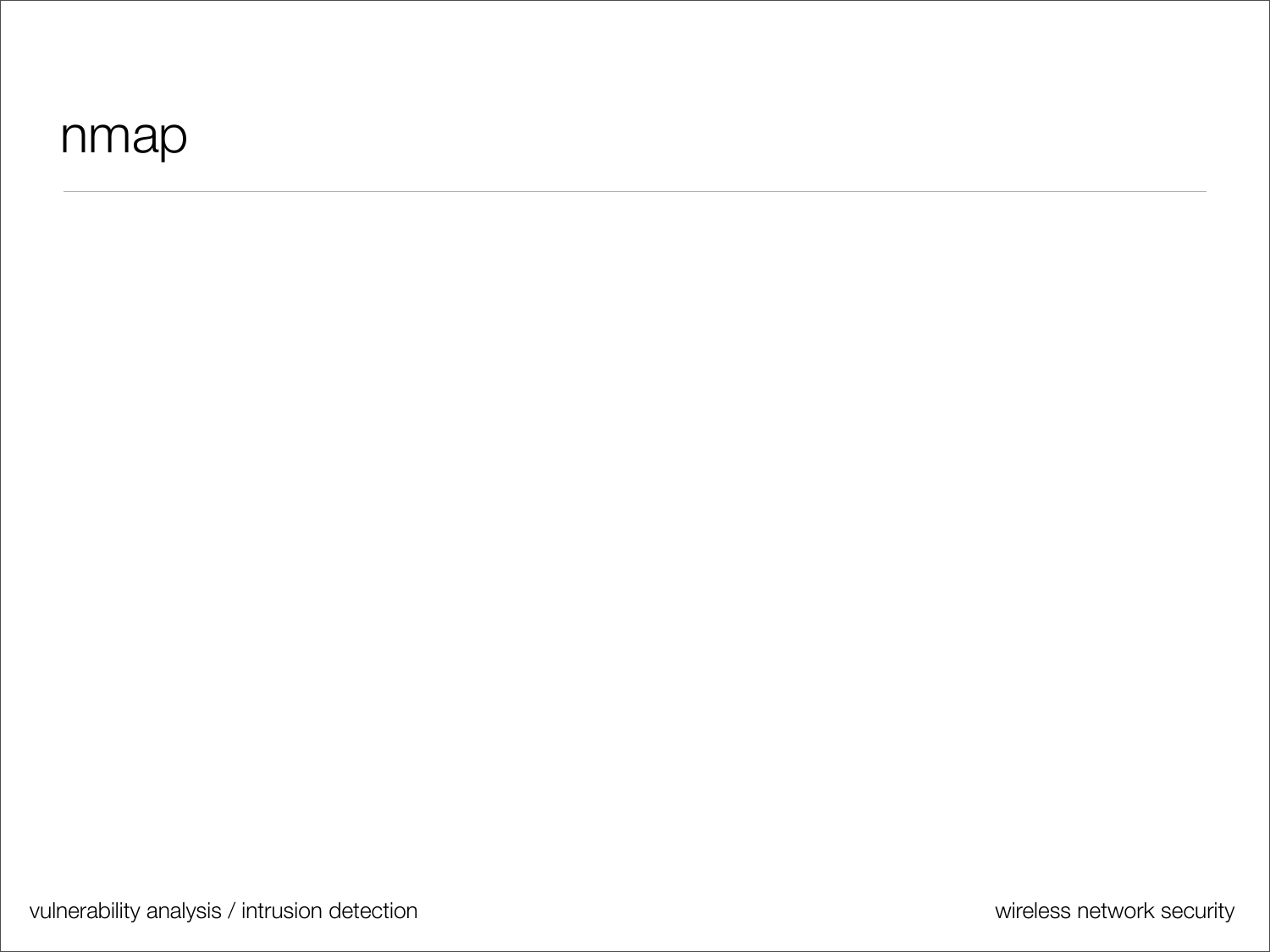- [http://insecure.org/](http://insecure.org)
- Supports Many different Types of Scans
- More than just a Port Scanner:
- OS Fingerprinting
	- Version of the Service Running
	- Additional NMAP Scripting Engine Capabilities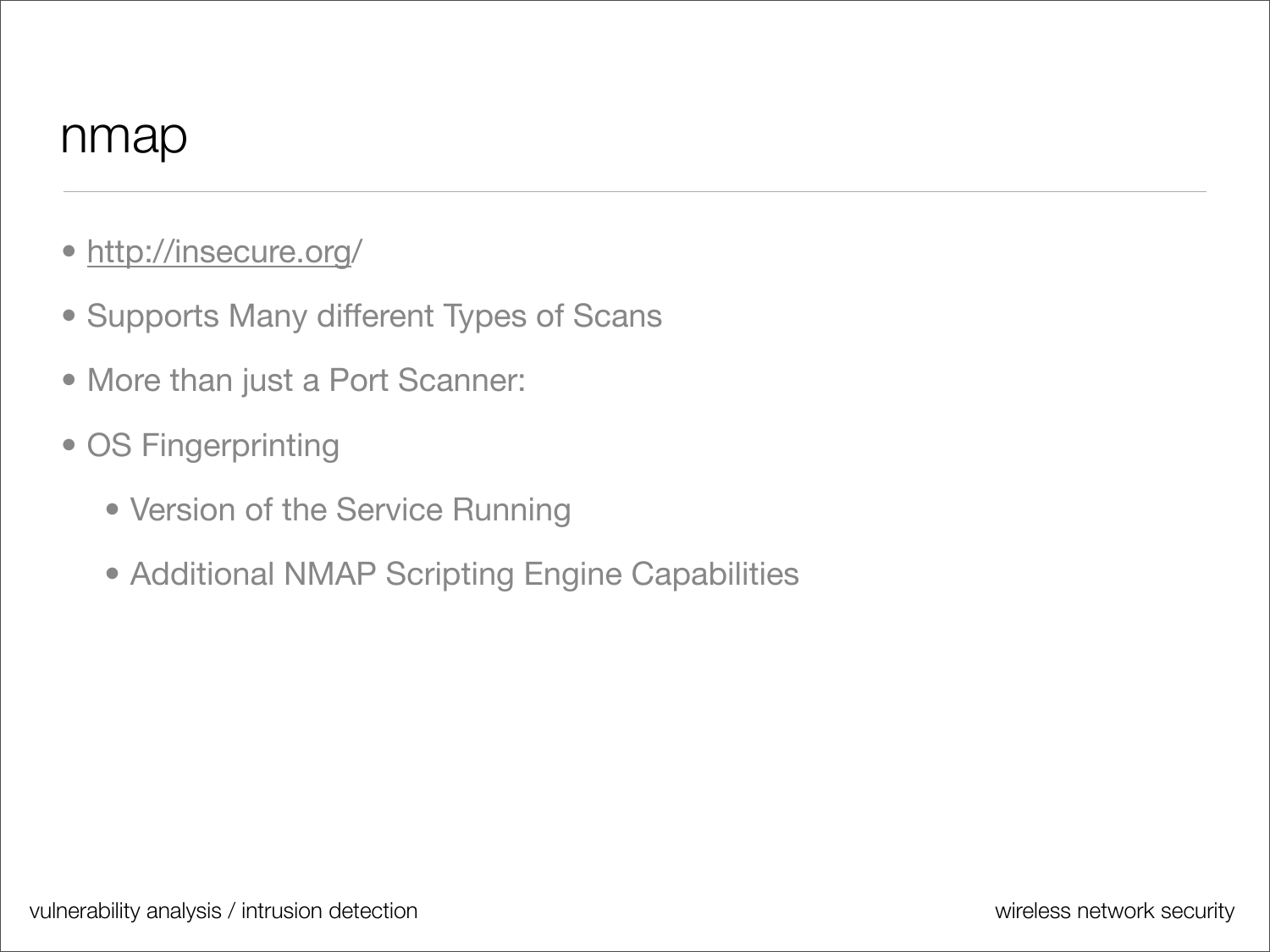- nmap scan types
	- TCP SYN Scan -- I send a SYN, You send either a RST or a SYN/ ACK,Most common type of scan, aka "TCP Half-Open"
	- TCP CONNECT Scan -- I send a SYN, You send RST or SYN/ACK, I send ACK
	- TCP Bad Flags Scan -- I send an Illegal TCP Flags Packet, You send a RST or Nothing
	- TCP ACK Scan -- I send an ACK, You send a RST or Nothing
	- UDP Scans -- I send a UDP Packet, You send back ICMP Unreachable, or Response, or Nothing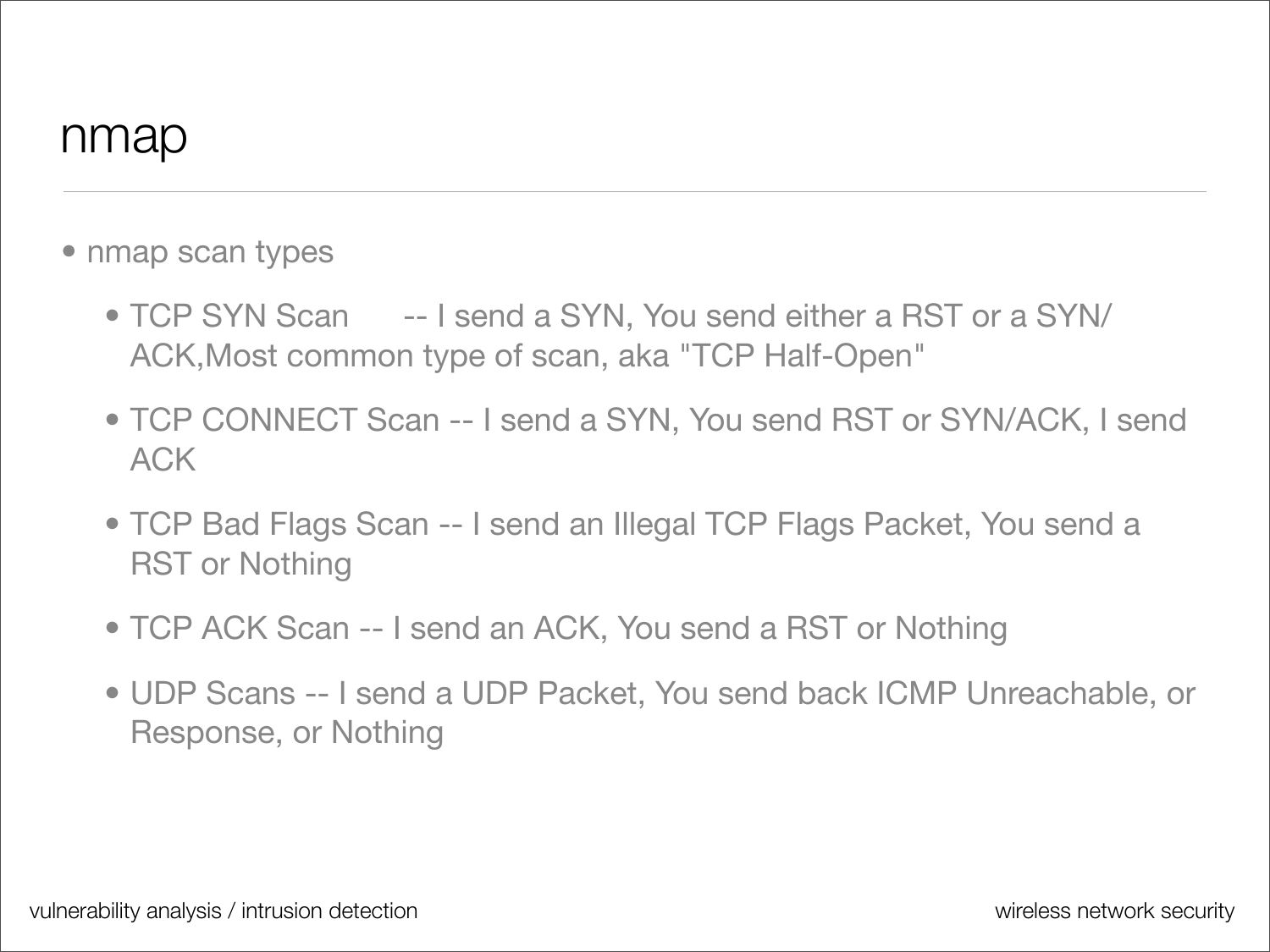- nmap port options
	- Do You Reall Want to Scan All Of the Ports from 0-65535 ???
	- ex. -p 0-65535
	- Allows Mixture of UDP and TCP:
	- $ex. -sU -sS -p U: 53, 111, 137, T: 21 25, 80, 139, 8080$
	- By default: 2300 Services Checked
	- /usr/share/nmap/nmap-services
	- $\bullet$  ex. -p  $\vdash$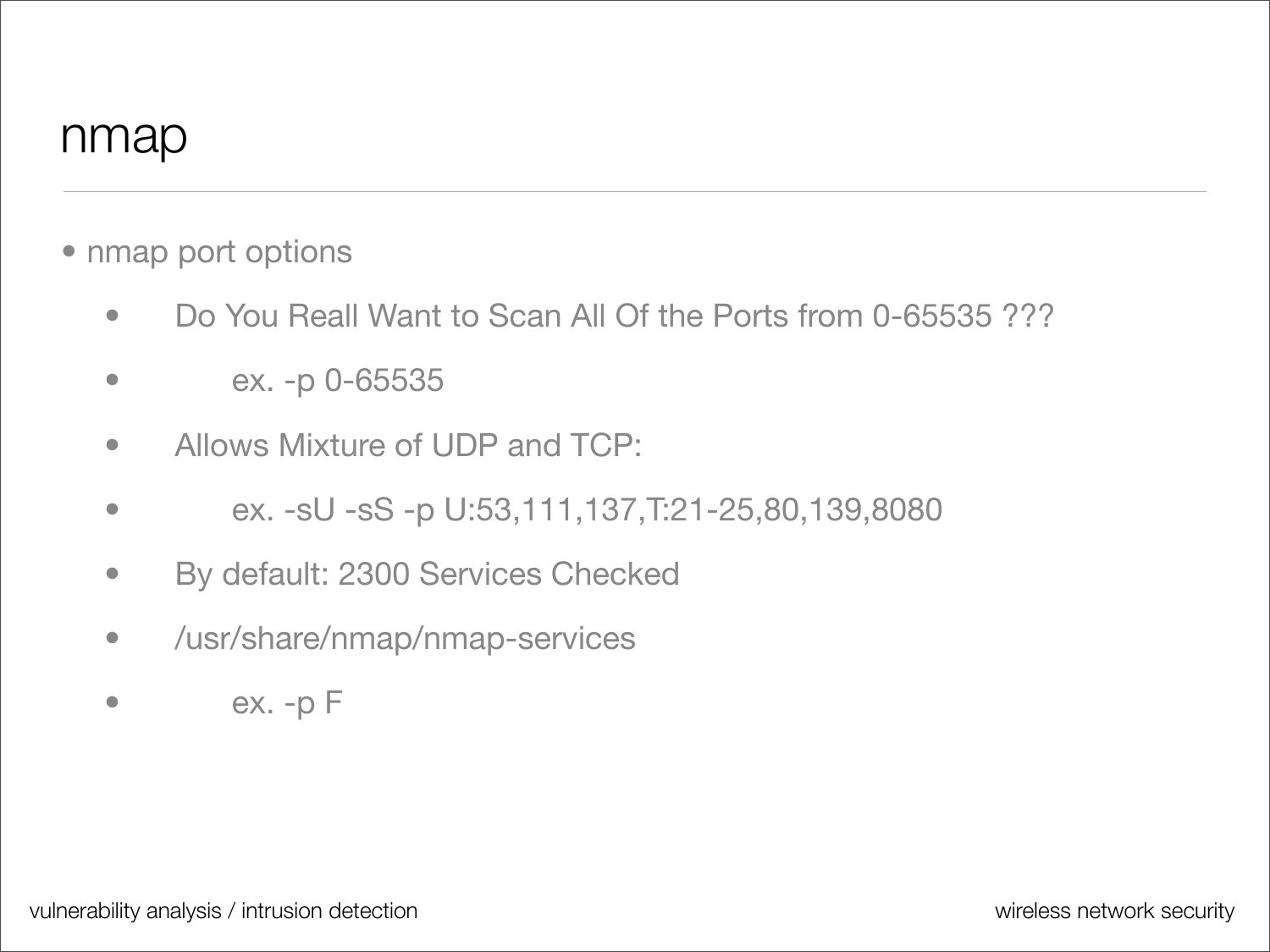- nmap os and services detection
	- OS Version Determined by Observing Unique OS IP Behaviors. Features including: timestamps, sequence numbers, window size, ICMP, fragmentation
		- $\bullet$  ex.  $\text{-}O$
	- Service Version Matches Regular Expressions in Response Packets
	- /usr/share/nmap/nmap-service-probes
	- $\bullet$   $\qquad$   $\qquad$   $\qquad$   $\qquad$   $\qquad$   $\qquad$   $\qquad$   $\qquad$   $\qquad$   $\qquad$   $\qquad$   $\qquad$   $\qquad$   $\qquad$   $\qquad$   $\qquad$   $\qquad$   $\qquad$   $\qquad$   $\qquad$   $\qquad$   $\qquad$   $\qquad$   $\qquad$   $\qquad$   $\qquad$   $\qquad$   $\qquad$   $\qquad$   $\qquad$   $\qquad$   $\qquad$   $\qquad$   $\qquad$   $\qquad$   $\qquad$
	- ex. --version-light
	- ex. --version-all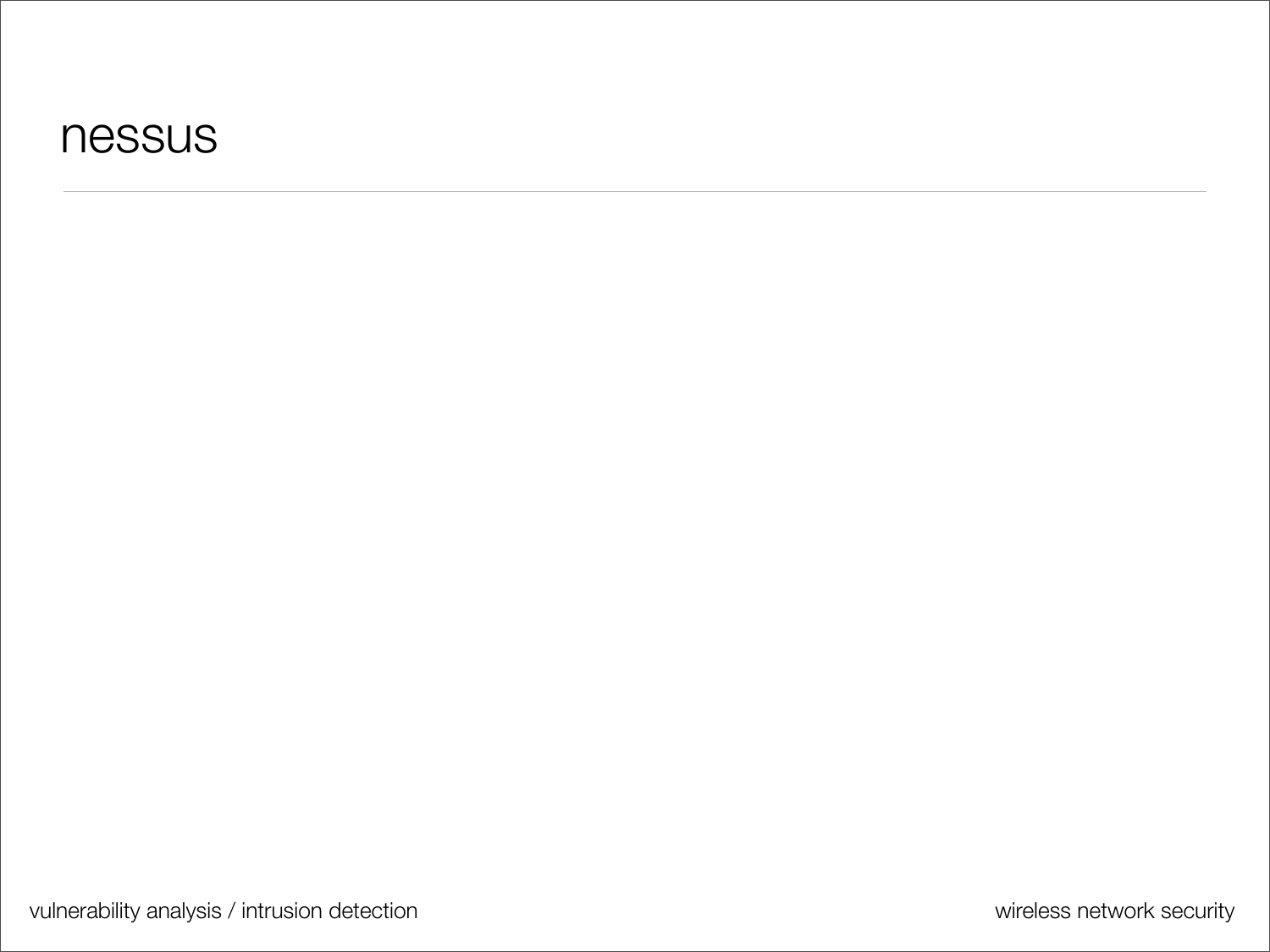The Grandaddy of OpenSource Scanners [http://nessus.org/](http://nessus.org) Unix, MacOS, Windows

Changed to Closed Source But Still Free <http://tenablesecurity.com>/

Signature-Based Vulnerability Scanner Signature Updates Vary Depending on the Customer

Client/Server Model, Server Runs as a Daemon, Connect to Server using GUI Client from Anywhere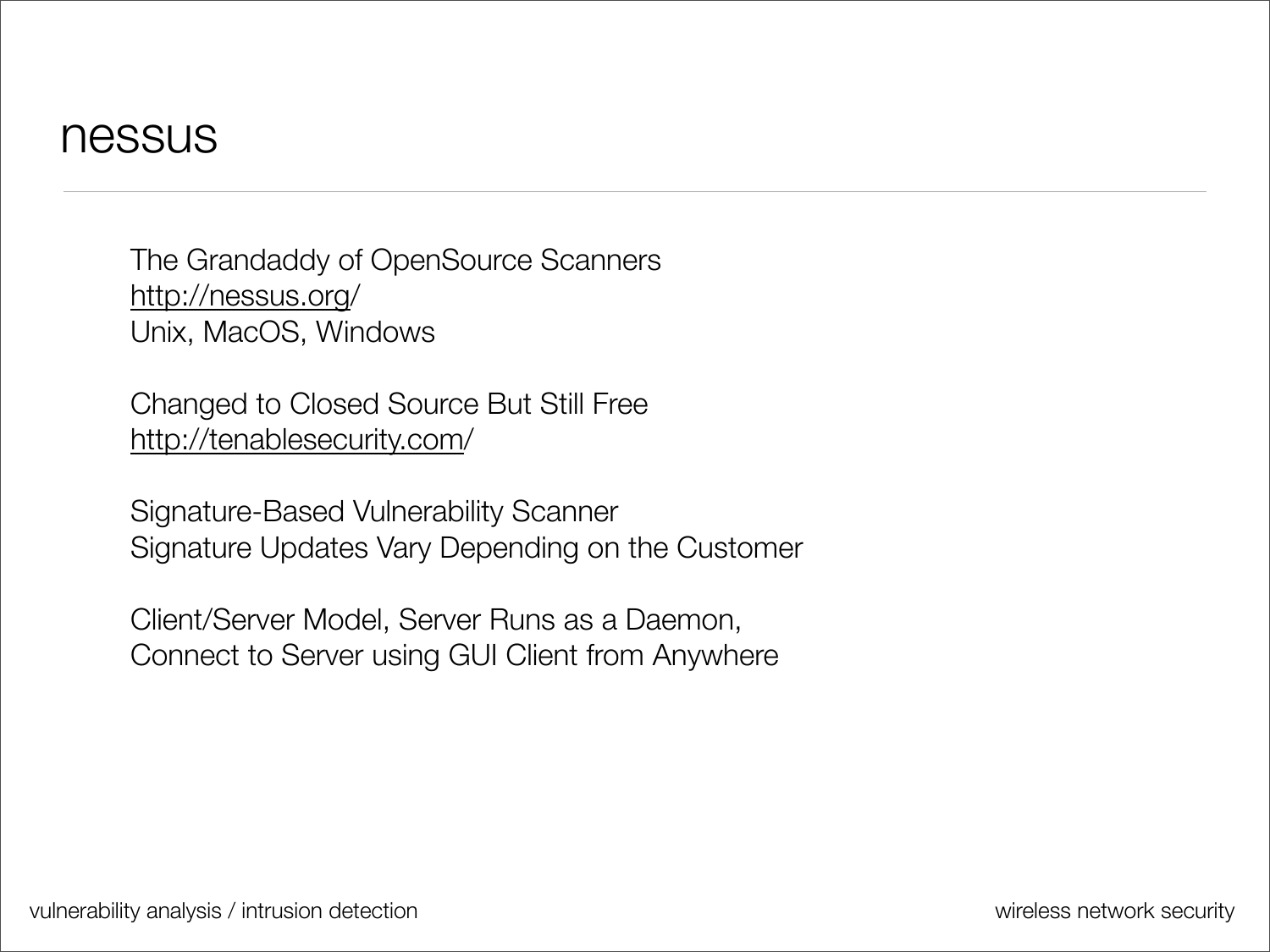- <http://nessus.org/plugins/>
- In the Past, this was called "plugin updates":
- Registered Feed: DEFAULT (free, 7-day delay on new signatures)
- Direct Feed: (\$1200/year, no delay on new signatures)
- Starting July 31st, 2008:
- HomeFeed: (free, targetted at Home users, a subset of signatures)
- ProfessionalFeed (\$1200/year, no delay on new signatures)
- NOTE: Charitable, Teaching, and Training Institutions may receive the
- ProfessionalFeed free of charge.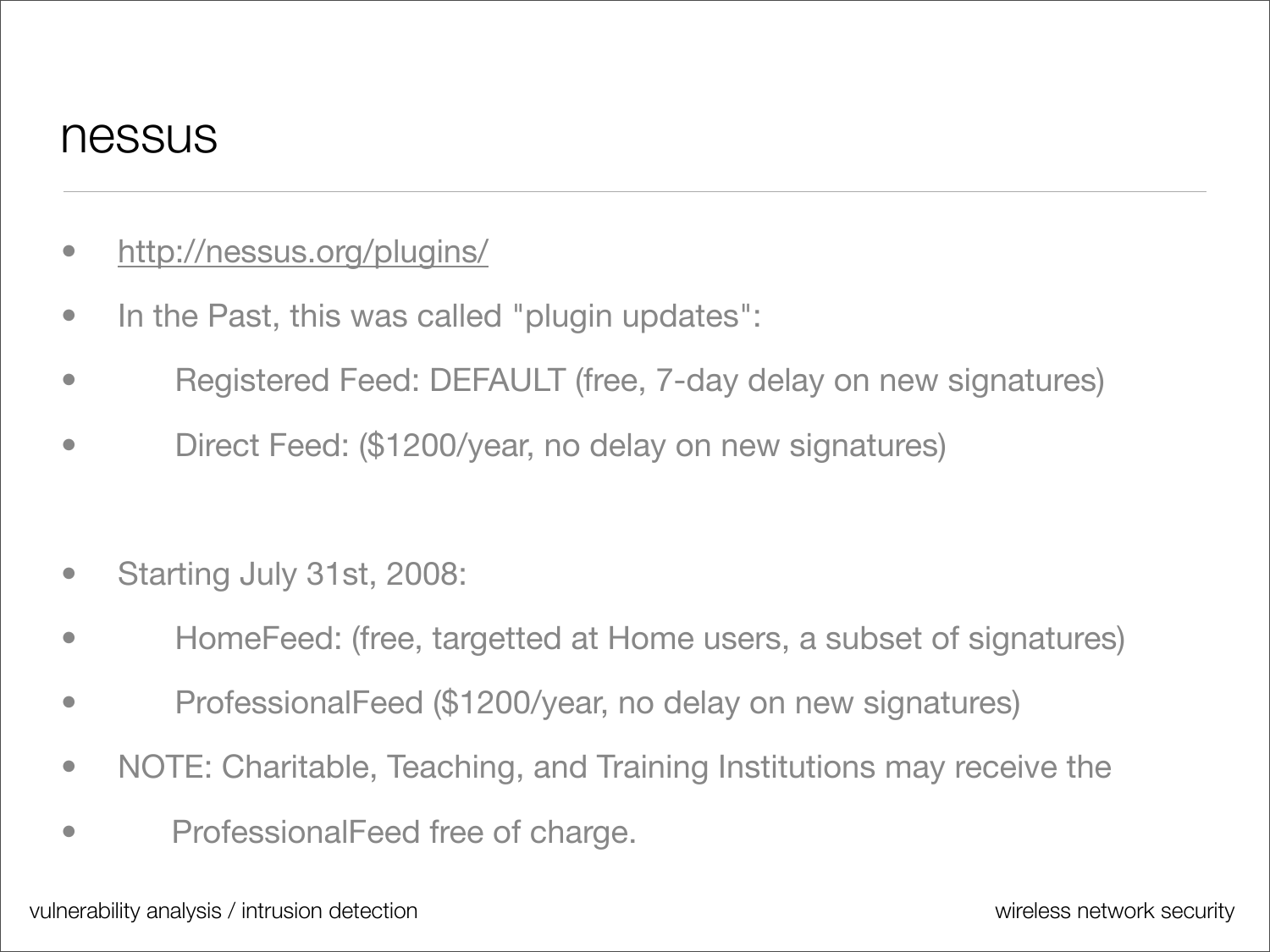Register To Receive Signature Updates:

 Visit the Website:<http://www.nessus.org/register> And Input the Registration Code: % /opt/nessus/bin/nessus-fetch -,Äiregister <license code>

View Current License:

 % cat /opt/nessus/lib/nessus/plugins/plugin\_feed\_info.inc % sudo /opt/nessus/bin/nessus-fetch --check

Update Signatures:

 % sudo /opt/nessus/sbin/nessus-update-plugins

Add Update Command to Cron:

 % sudo -s % crontab -e 28 3 \* \* \* /opt/nessus/sbin/nessus-update-plugins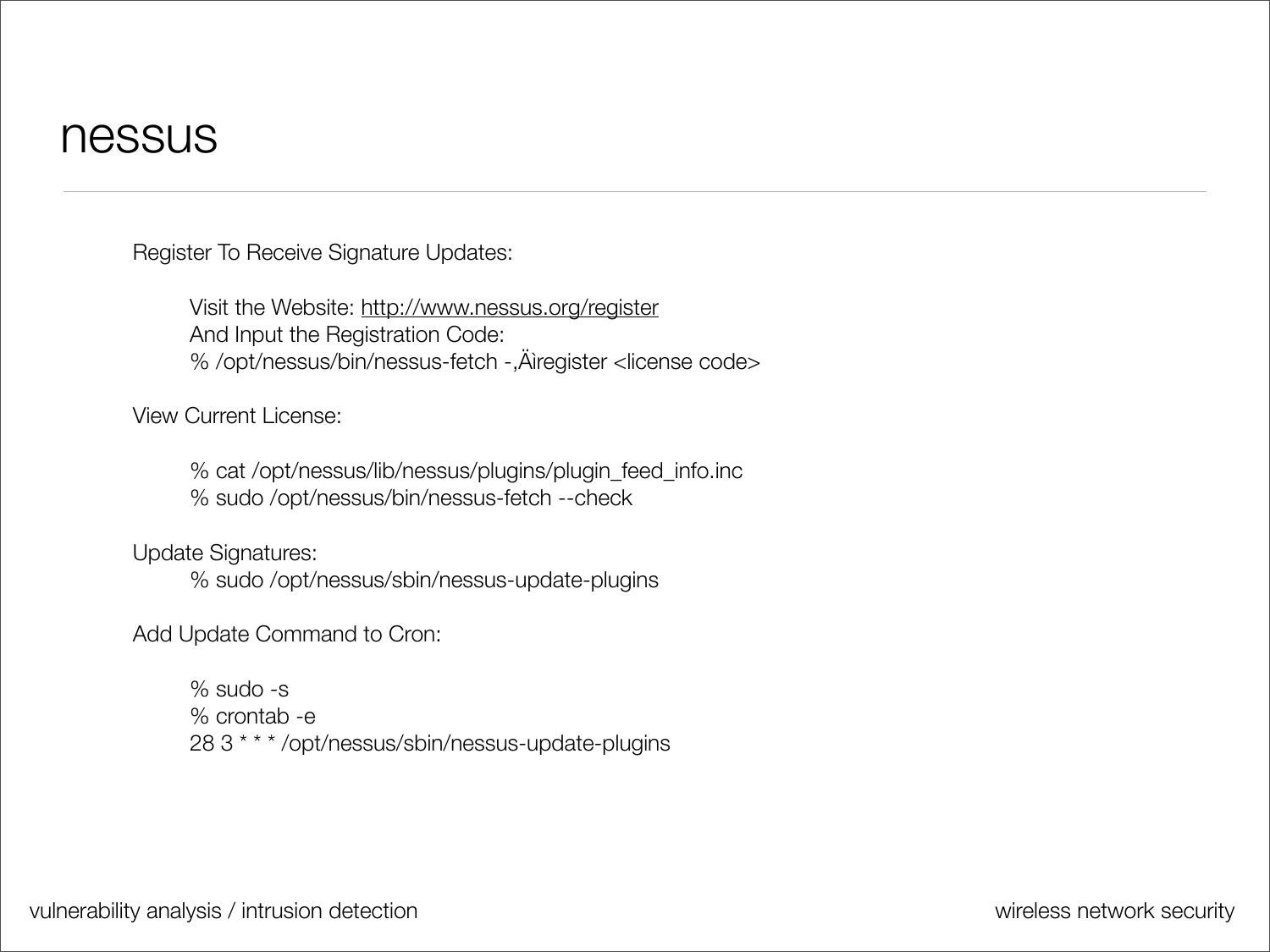NASL - Nessus Attack Scripting Language

See: [http://www.nessus.org/doc/nasl2\\_reference.pdf](http://www.nessus.org/doc/nasl2_reference.pdf)

See Also:

 "Network Security Tools: Writing, Hacking, and Modifying Security Tools" By Nitesh Dhanjani, Justin Clarke

A Flexible Programming Language for Vulnerability Testing Routines to handle Packet Generation, and Common Protocols, And Sending and Receving Results

Example: Apache Chunked Encoding Vulnerability http://www.nessus.org/plugins/index.php?view=viewsrc&id=11030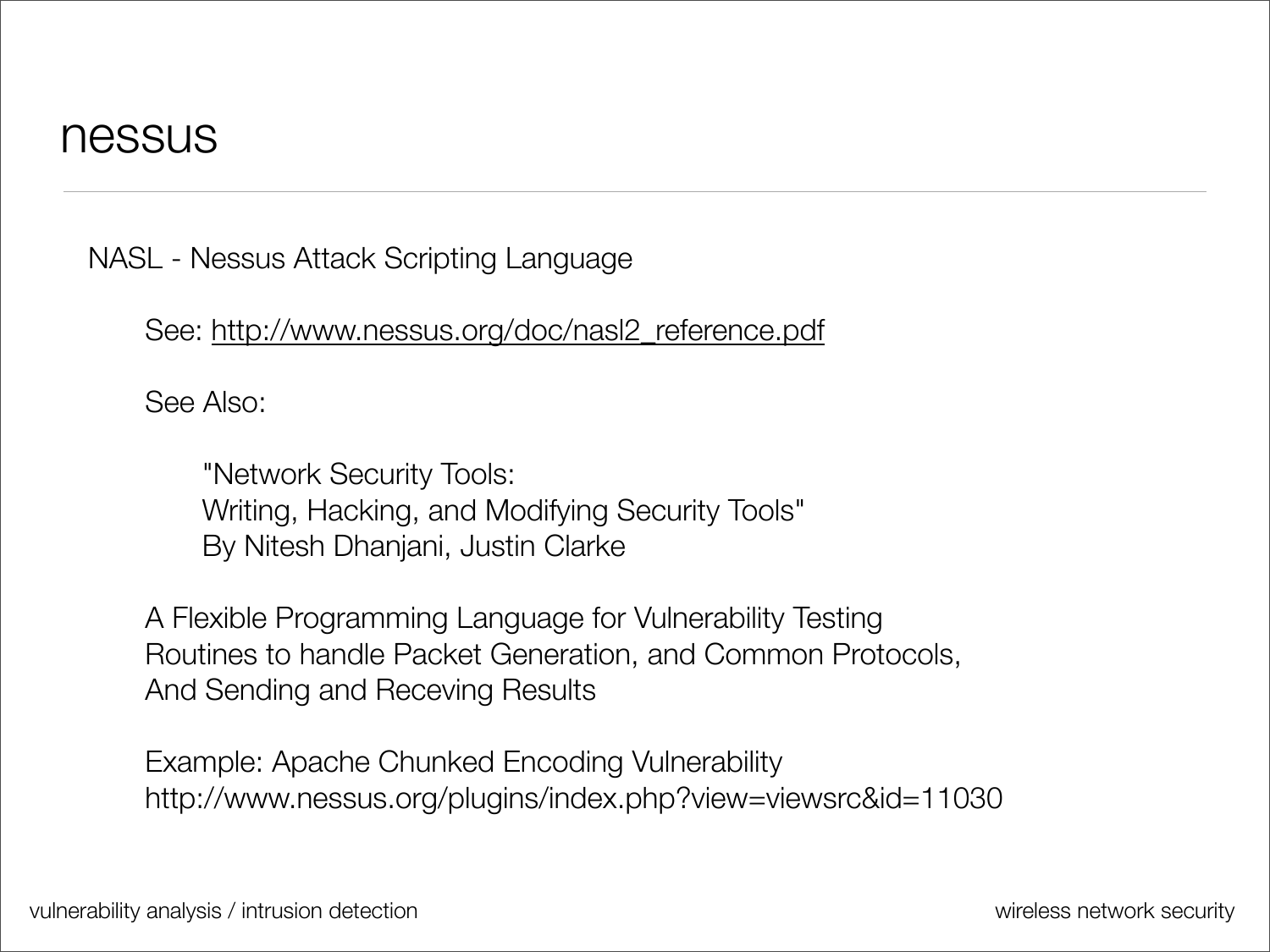- nessus client gui options
	- /opt/nessus/bin/NessusClient
	- Connects to Server Daemon running on Port 1241 on Localhost
	- Must Have Credentials to Login to Server Daemon
	- Scan Settings Saved in User .nessus-client directory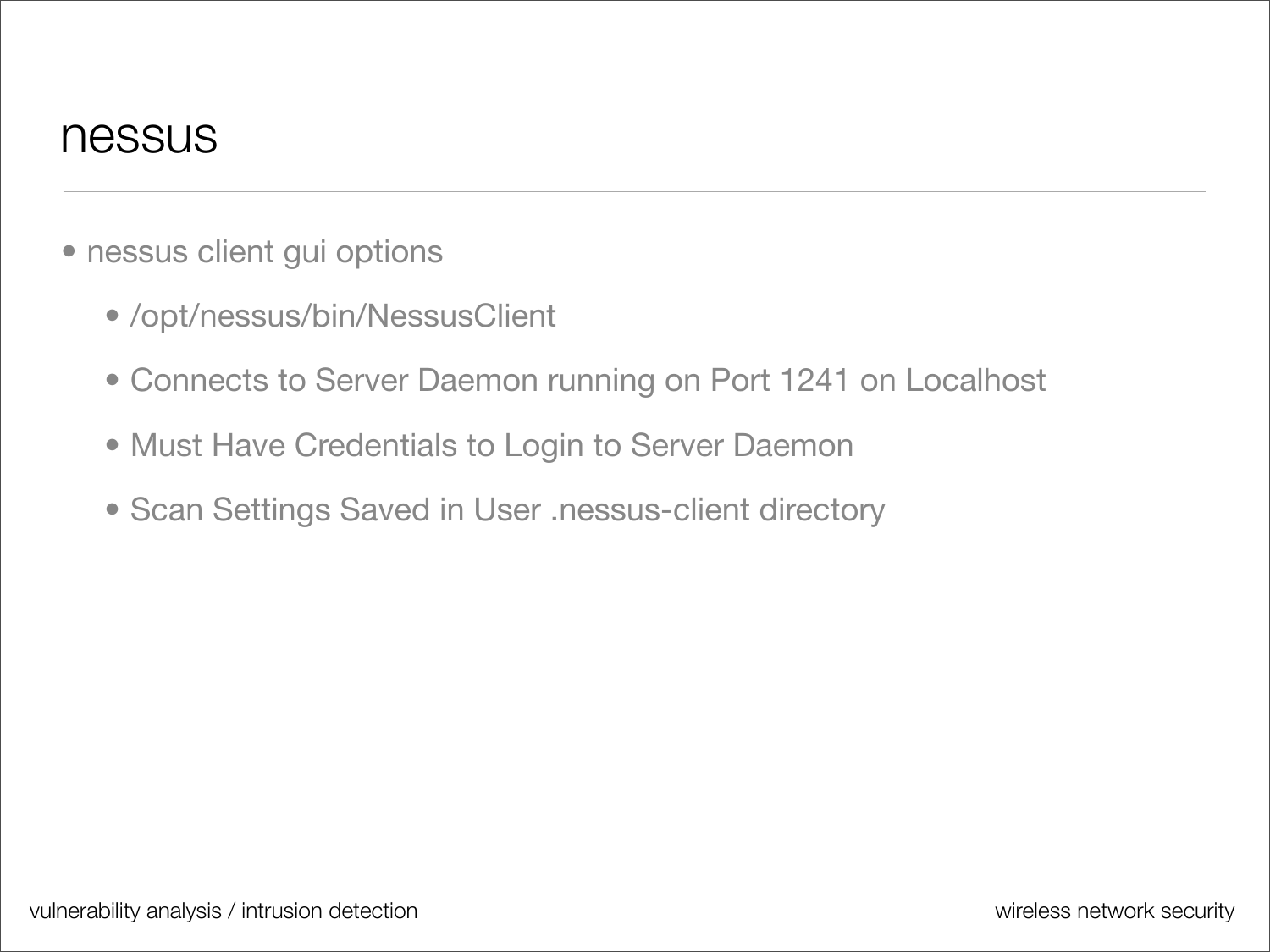- nessus client
	- Select "Connect" and Login To Server
	- Select "+" to define Scan Targets
	- Select "+" to create a "New Policy"
	- Share this Policy, To Allow Others to Use it As Well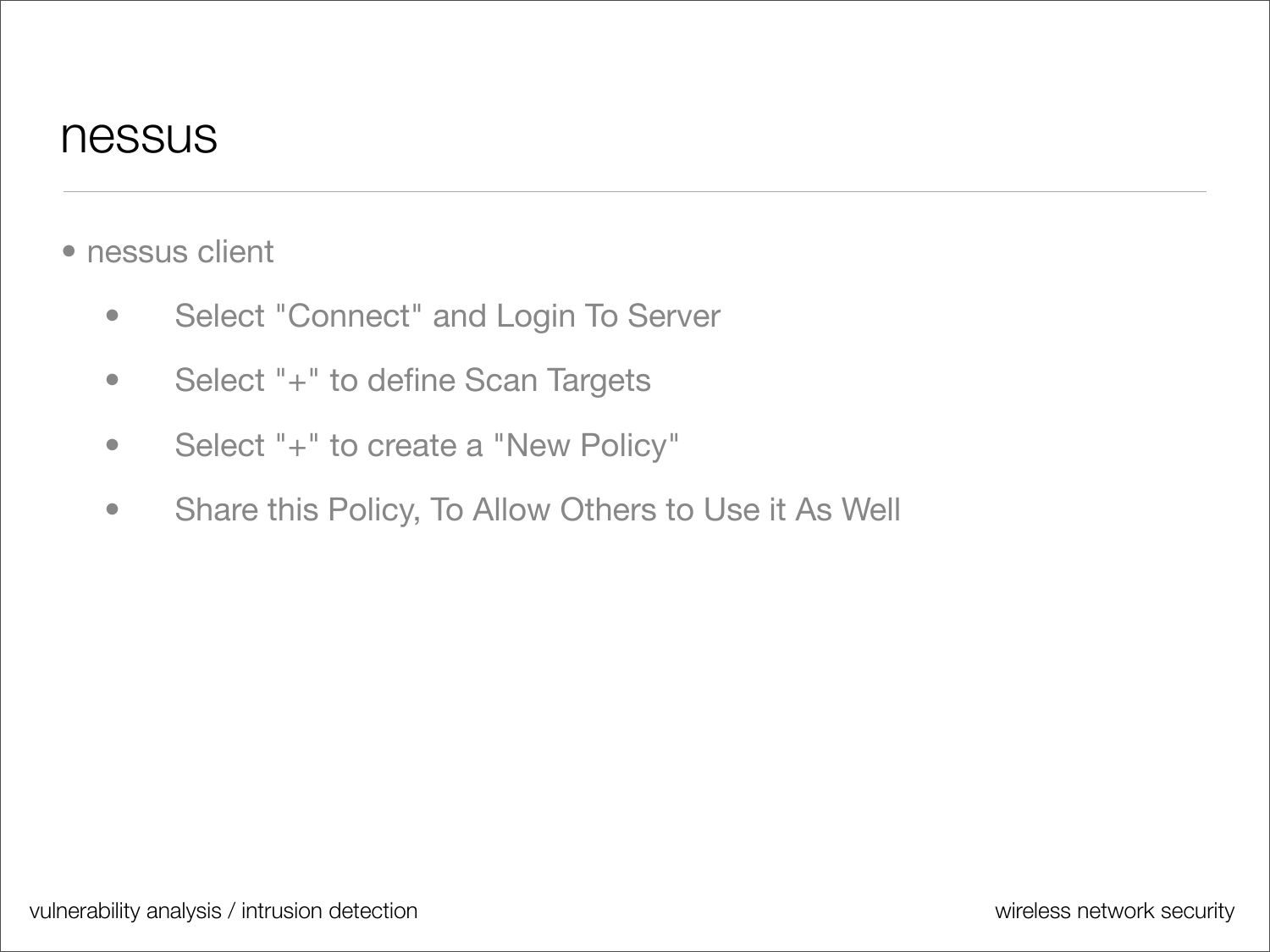- nessus scan options
	- Multiple Scanner Modules: SNMP, TCP, Netstat, Ping, SYN, Tarpit, Default: TCP and Ping Scanners
	- Scanners Run in Parallel, Default: 40 Hosts at a Time, 5 Checks at a Time
	- CGI, SQL, and SMB "Thorough" Scans Can Be Slow
	- Windows and SSH LocalUser Scan Capability
	- Recommendations in the Advanced User Guide
	- <http://www.nessus.org/documentation/>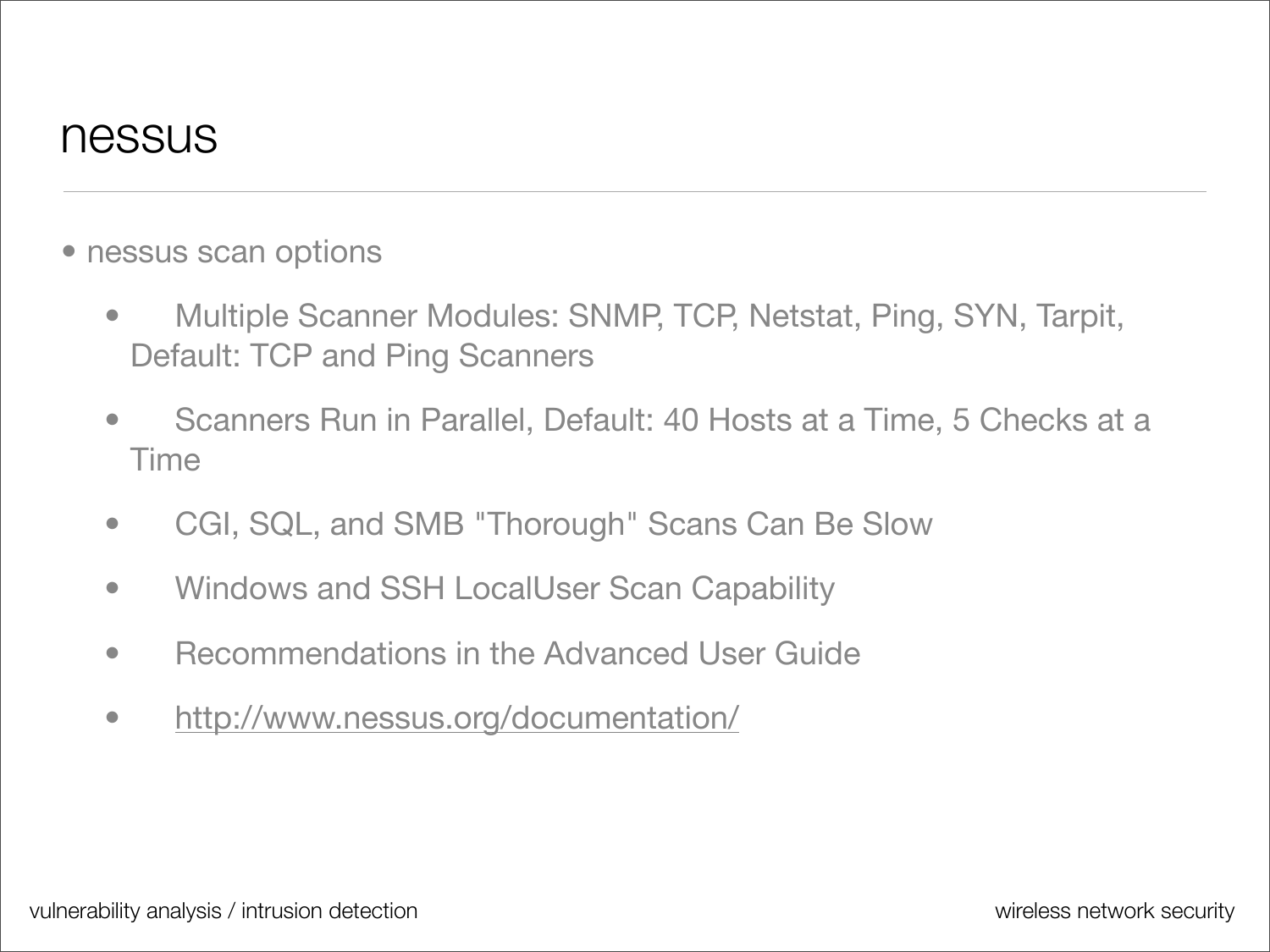- nessus reports
	- In the GUI Client, BY-IP, Color Coded By Severity
	- List of Open Ports/Protocols
	- List contains Link to the Plugin
	- Output Default is: /home/<user>/.nessus-client/report-XXXXXXXXX.nessus
	- Open File in GUI, Select "EXPORT" To Save As .html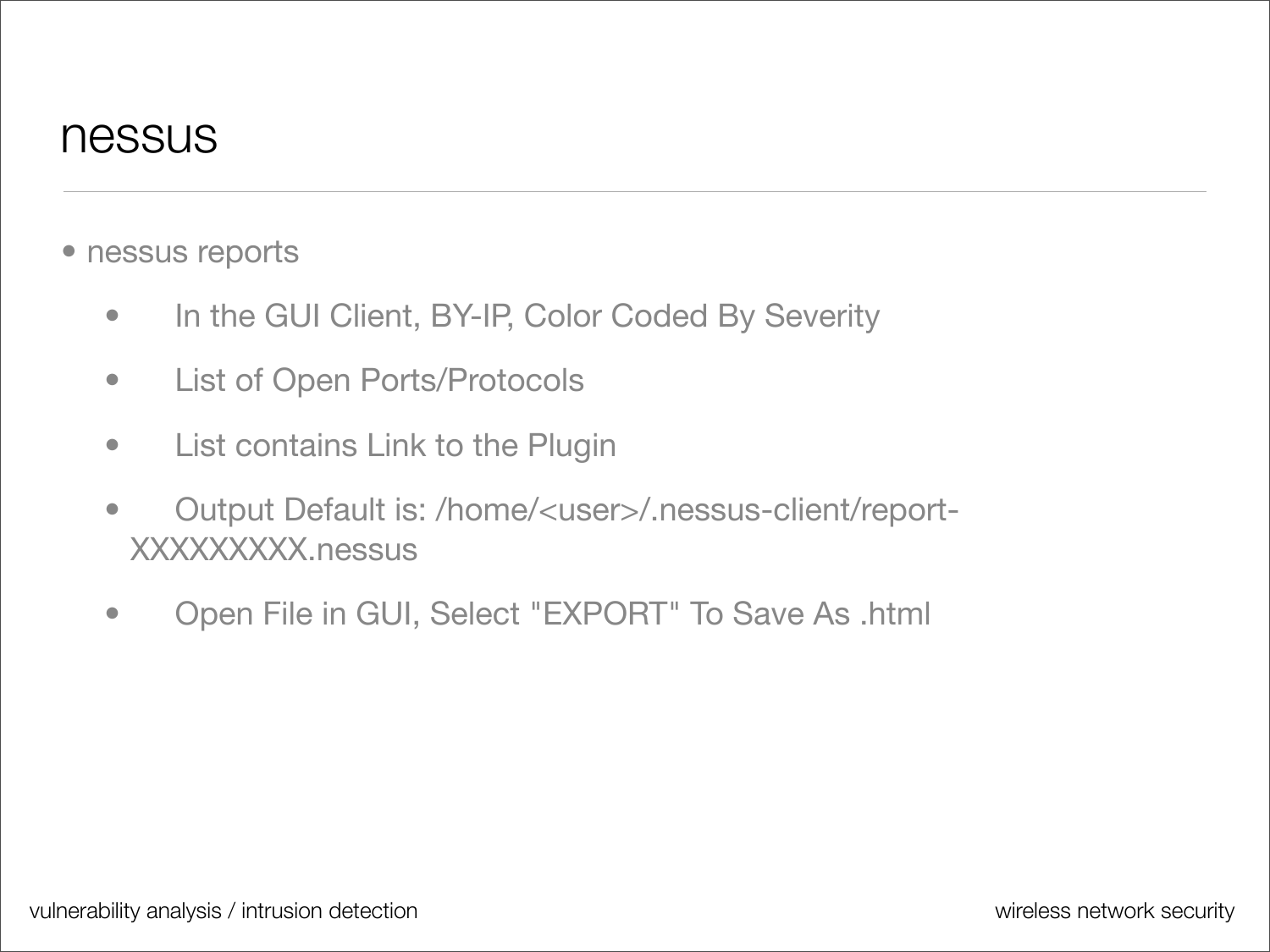Detecting Unauthorized Activity on Your Network

 breakin attempts, successful breakins, suspicious traffic, known attacks, unusual traffic

Two Common Detection Methods:

 Signature Based, and Anomaly Detection

Two Common Applications:

 IDS -- Out-of-Band, Passive Monitoring IDS, Notify Me When Something Bad Happens!

 IPS -- In-Line IPS, (Intrusion \*Prevention\* Systems) But If I Know It is Bad, Why Not Block it!

See Also: Darknets, and HoneyPots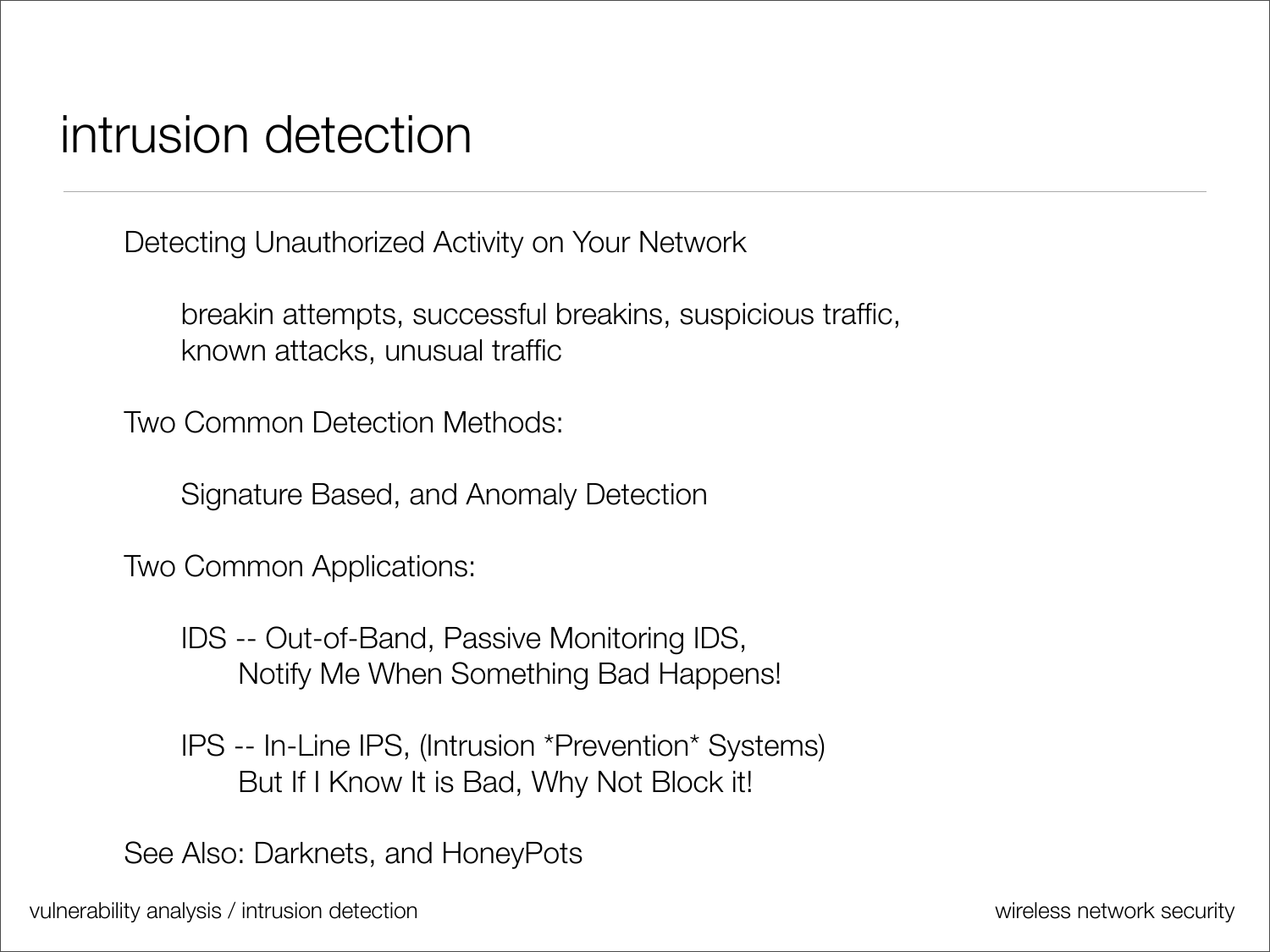- Signature Based
	- Like Anti-Virus, Not Protected Against Unknown Attacks
	- Processing Signatures is Resource Intensive
	- Maintaining Signature Updates Requires Management/Cost
- Anomaly Based
	- Require a "Learning Period"
	- Can produce false-positives, The Mother's Day Restaurant Effect
	- May Not Be As Effective On Certain Attacks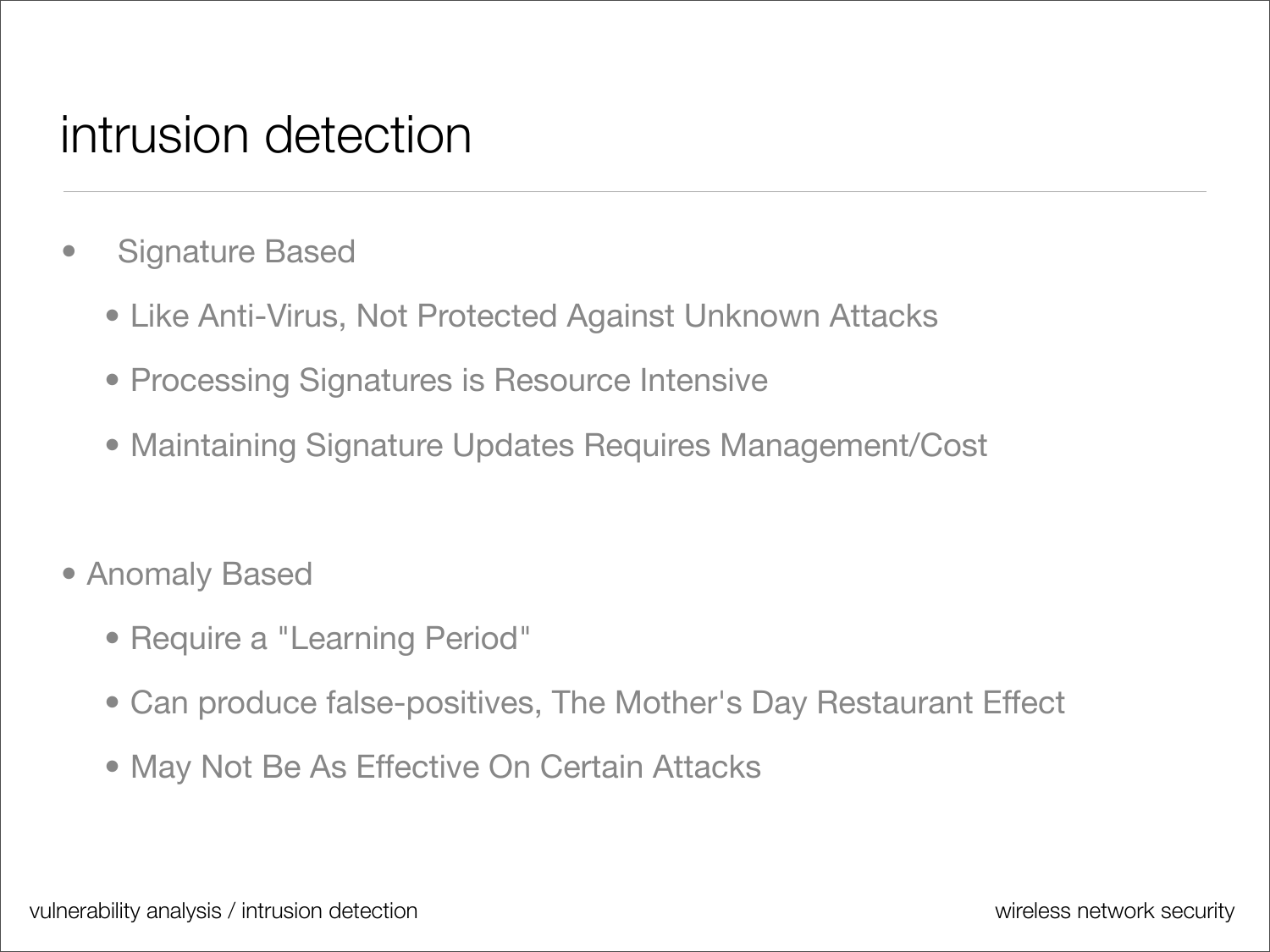- IDS challenges
	- It is difficult to distinguish "good" traffic from "bad"traffic in many cases.
	- The closer you are to the Host, the more accurate your detection is going to be. For example, local system event logs, file system change logs, much more reliable, ex. Linux "incrond", inotify kernel file system event viewer
	- Firewalls, System Integrity, Anti-Virus... May Take Priority
	- IDS -- It's Not a Panacea, But Used Selectively It Can Help You Identify Problems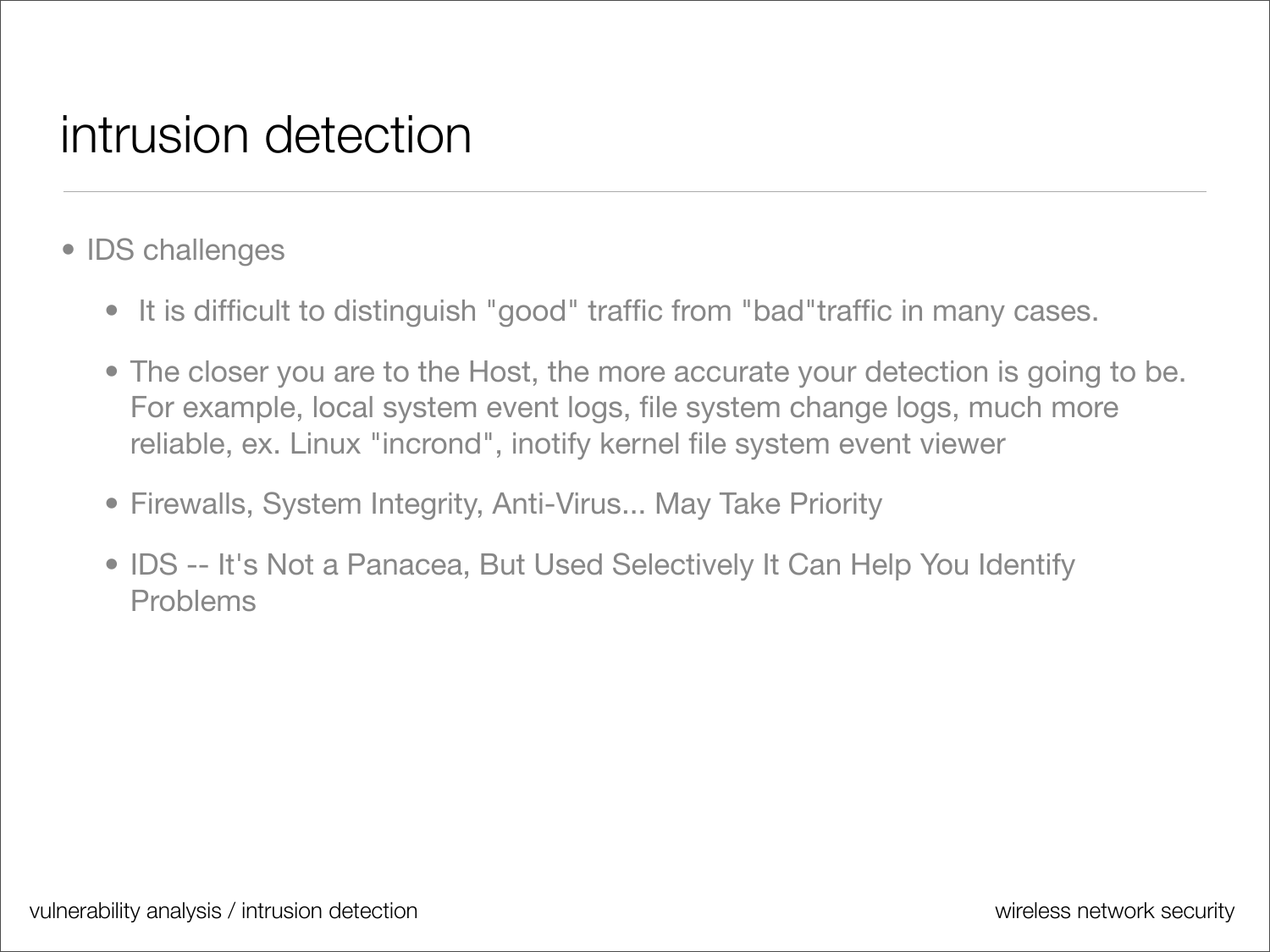Deploying the Monitor

 Central Monitor, Report Database, Management Console Remote Monitors (Probes)

Accessing The Traffic

 Passive Optical Splitter Backbone Switch Monitor Port/SPAN Port Aggregation Switch Monitor Ports Multiple Monitor Interfaces

Preparing To Handle the Output (Incident Handling)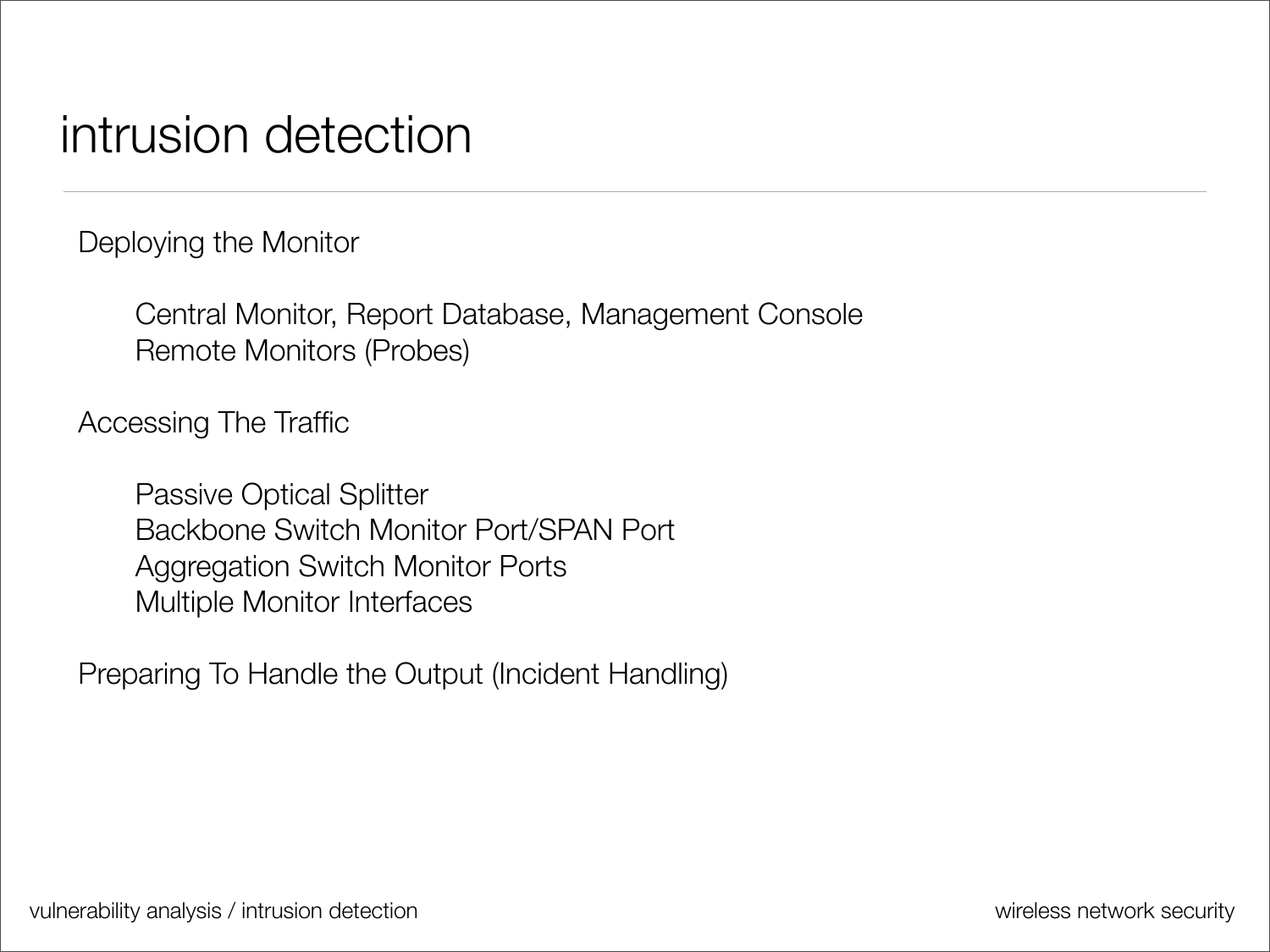• Commercial and OpenSource Products

Commercial -- 3COM Tipping Point, IPS HighSpeed Switch Signature Matching

Commercial -- Juniper IPS, Cisco IPS Client/Server/Manager Signature Matching

Commercial -- Proventia (ISS) Protocol Analysis

OpenSource / Commercial Support SNORT IDS, or SNORT In-Line <http://snort.org>/

**OpenSource** BRO IDS http://bro-ids.org/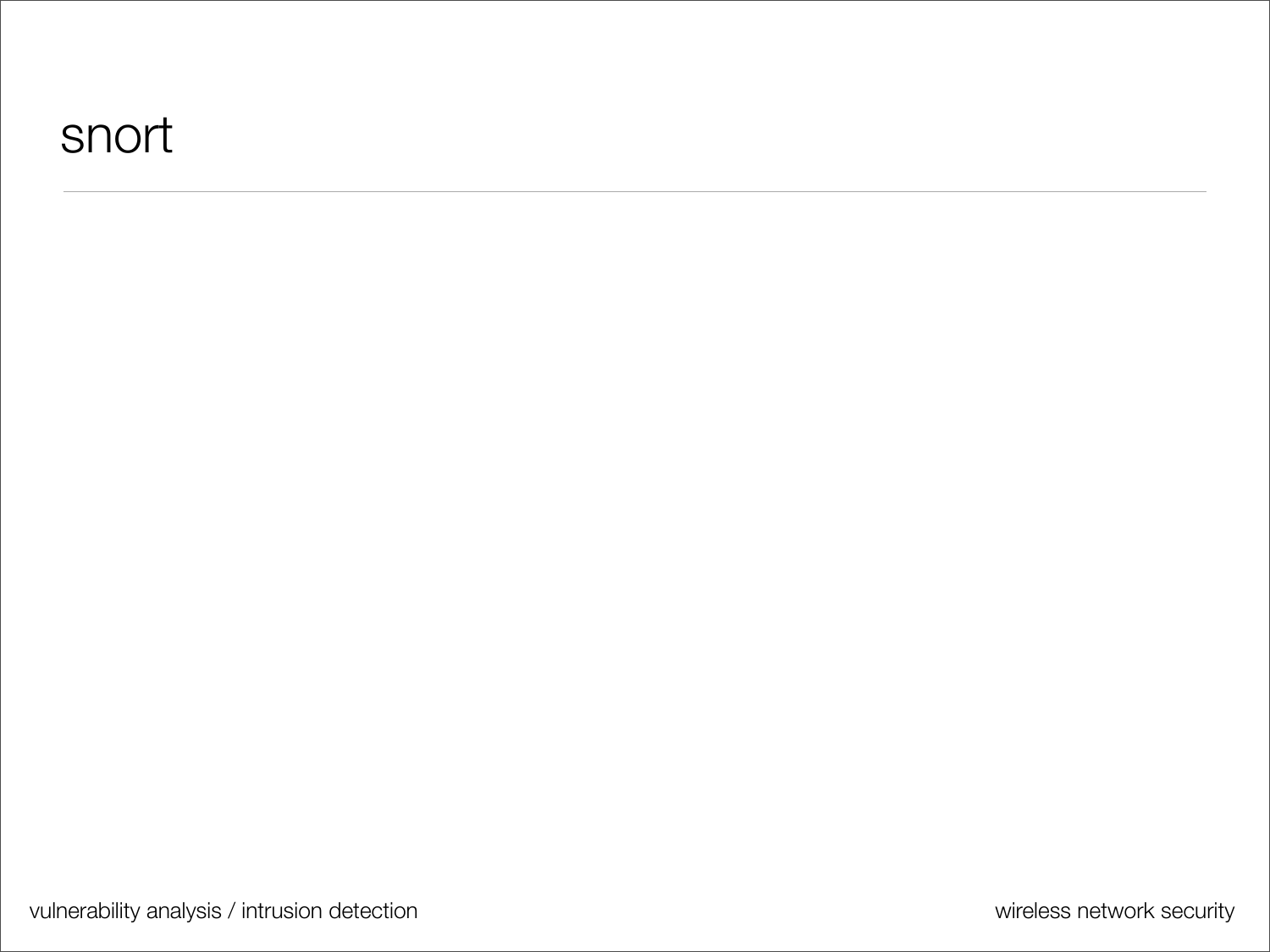- Started as a Sniffer, a better "tcpdump"
- Developed by Martin Roesch, 1998
- [http://www.snort.org/](http://www.snort.org) <--- The OpenSource Origin
- [http://www.sourcefire.com/](http://www.sourcefire.com) <--- The Commercial Side
- Signature Based Detection
- Highly Customizable Configuration Language
- Current Version: 2.8.2
- <http://www.snort.org/dl/current/snort-2.8.2.tar.gz>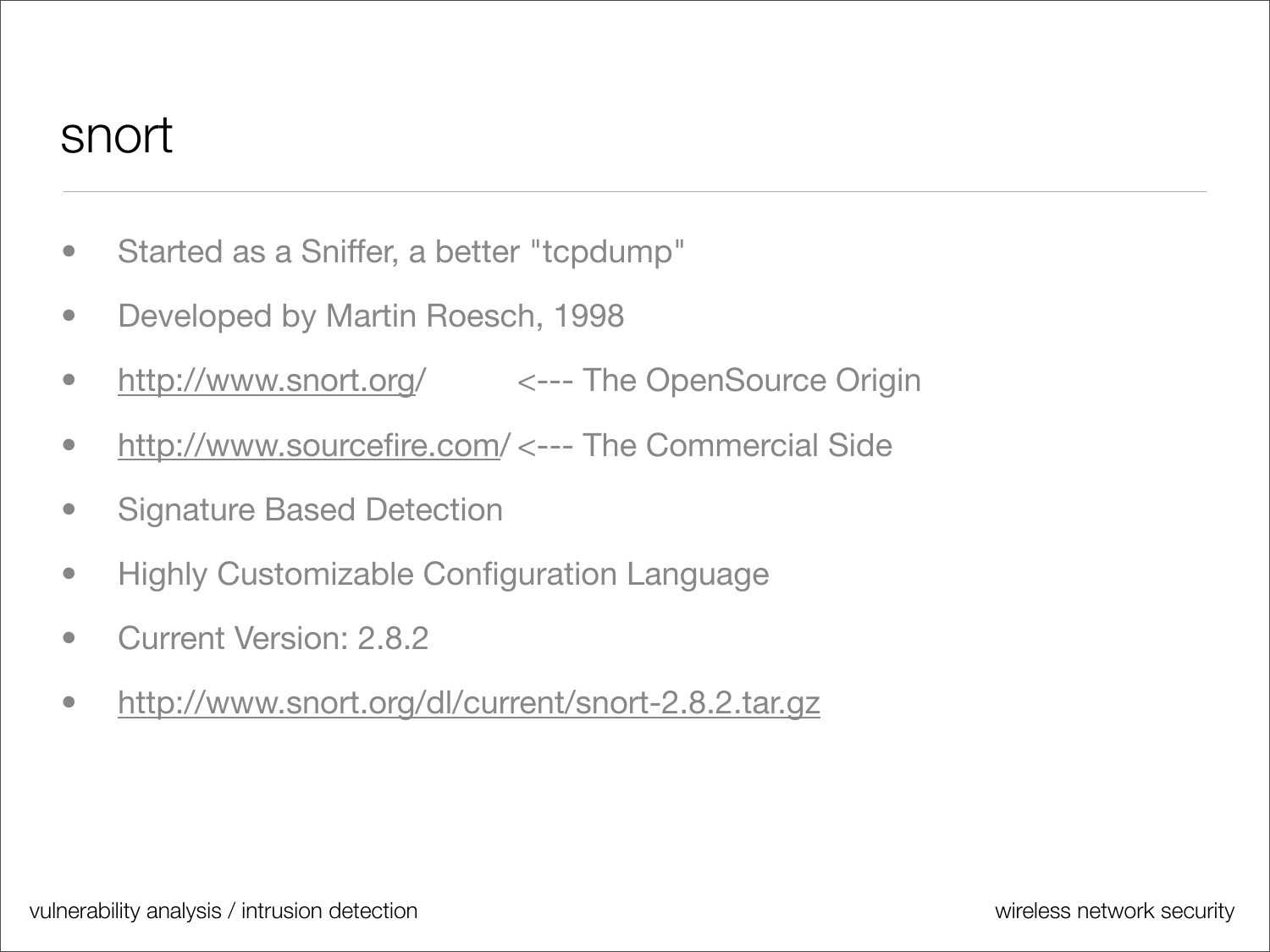• signature updates

SourceFire Rule Updates provided by Sourcefire Vulnerability Research Team (VRT) On a subscription Basis At Fairly Reasonable Price

Other Signature Updates Available From [http://www.bleedingthreats.net/](http://www.bleedingthreats.net) http://oinkmaster.sourceforge.net/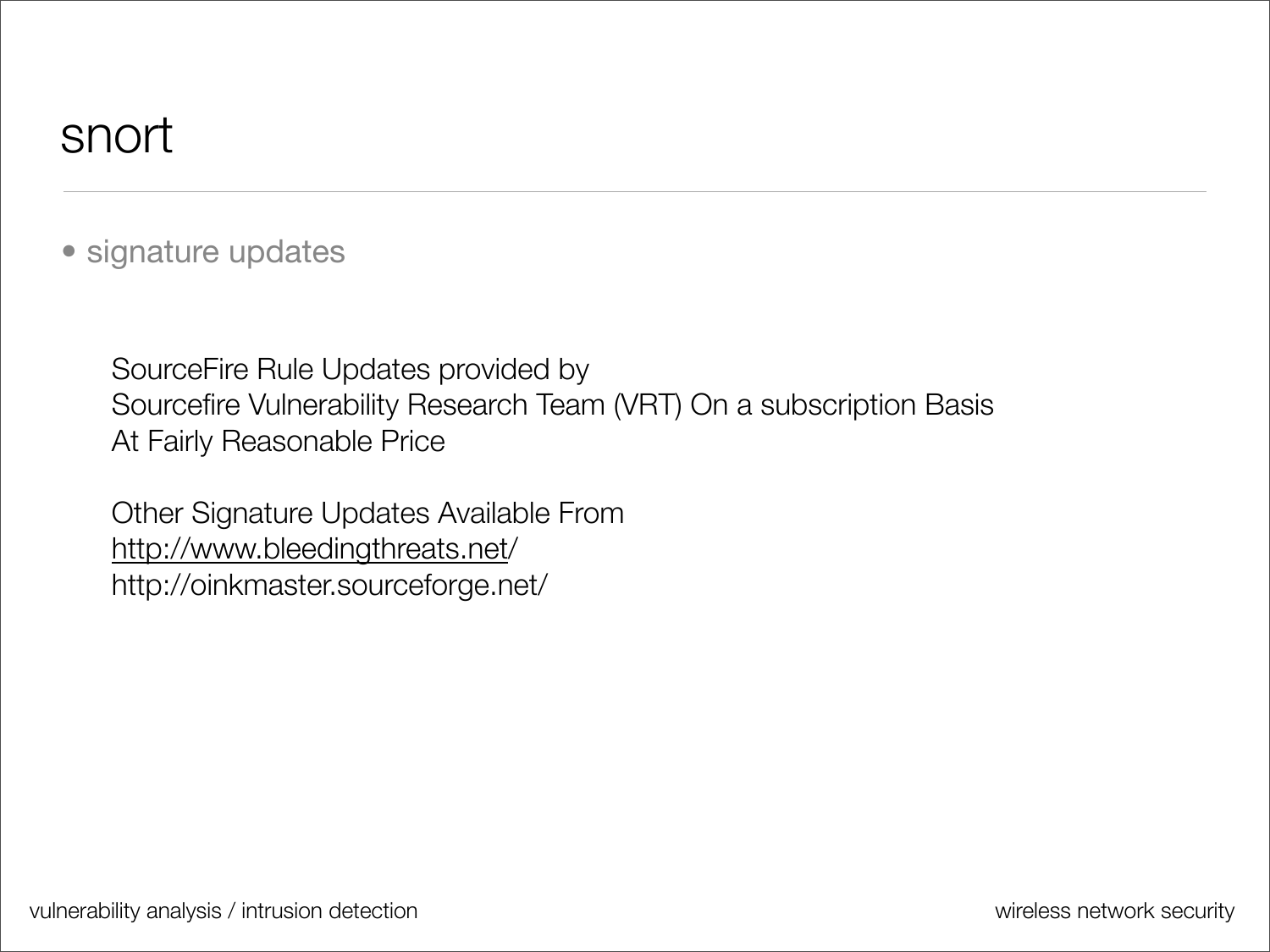• modes of operation

SNIFFER Mode -- on the command line as a tcpdump replacement

 % sudo snort -dave

PACKET LOGGER Mode --

 % sudo snort -b -l /logdir <--- binary output, single file TCPDUMP output % sudo snort -l /logdir <--- logdir, creates per-IP directories, TEXT output

IDS Mode --

 % sudo snort -c /etc/snort/snort.conf -h localnetaddress/localnetmask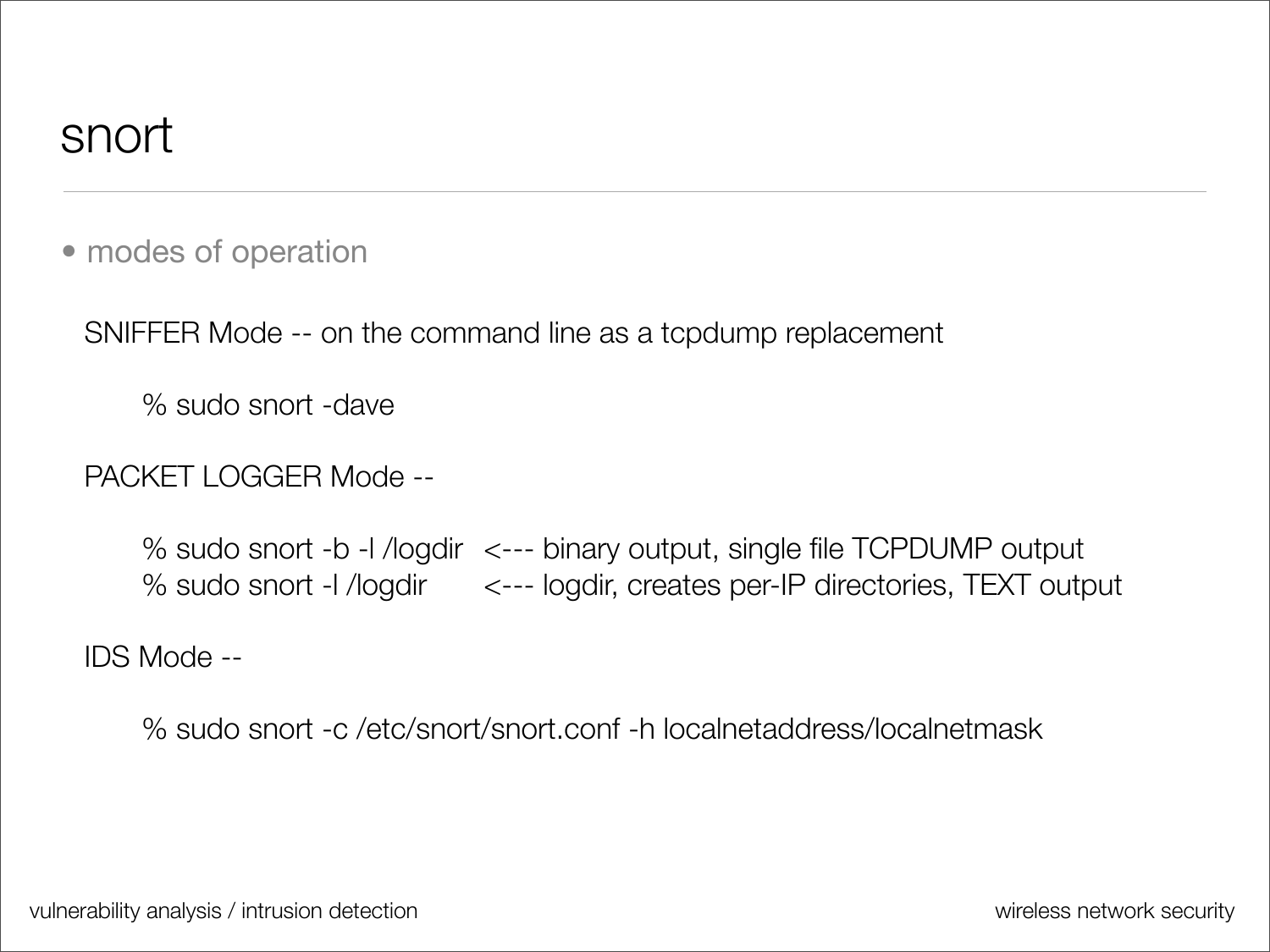- Configuration File
	- /etc/snort/snort.conf
	- Global Variables Defined At Beginning of Configuration File
		- Defines Local Network and Local Well-known Services Hosts
	- "include" statements used to bring in configuration sections
	- Common Run Syntax:
		- snort -c /etc/snort/snort.conf -h localnetaddress/localnetmask -l / logdir -b -A fast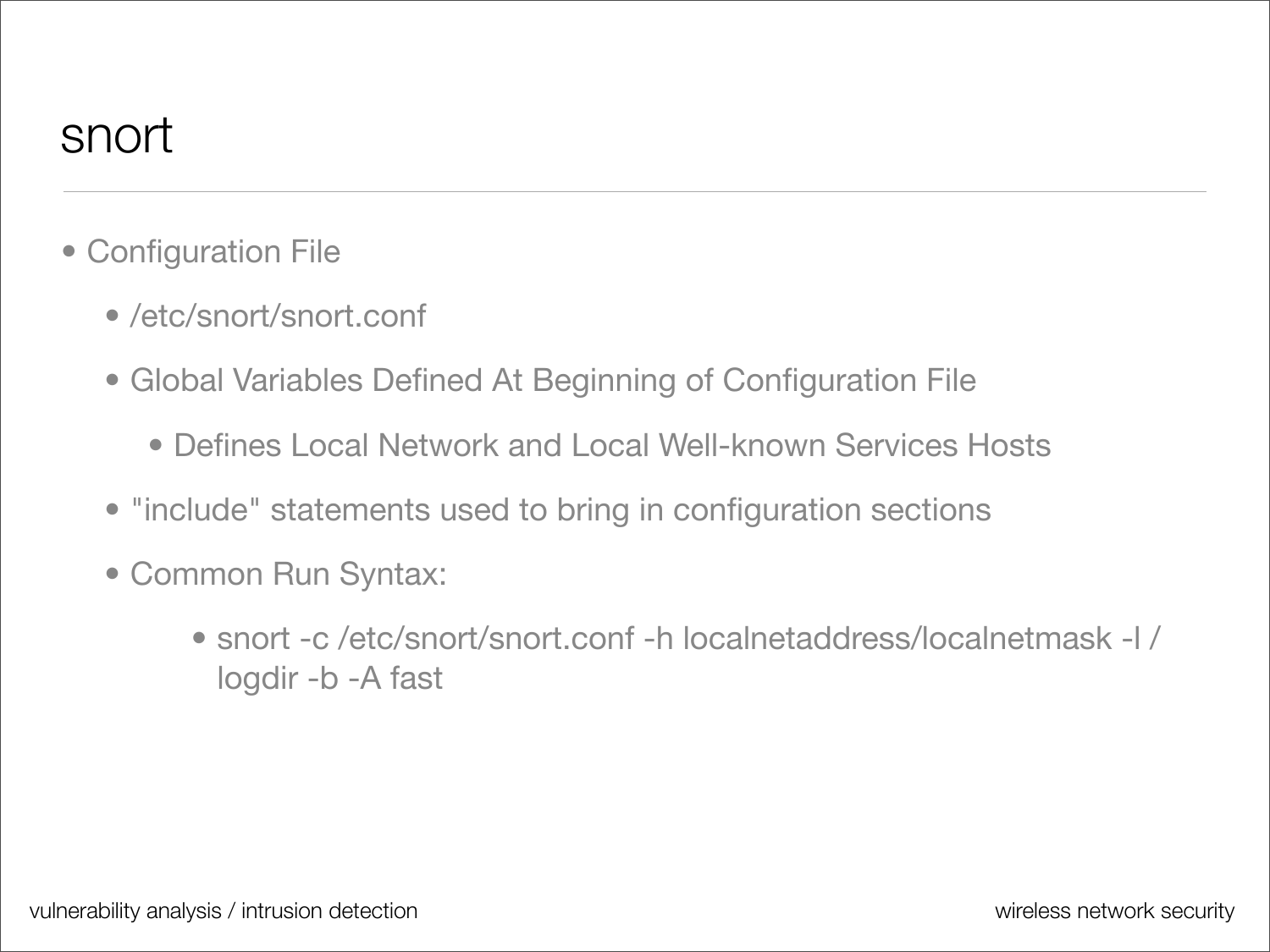• alert output

Lots of Flexibility in Sending Alert Outputs

Output Options Can be Set in the Configuration File

- -s <--- Syslog (auth.alert)
- -A full <--- Full Packet Headers
- -A fast <--- Abbreviated Packet Headers
- -A console

<sockets>

<winpopup>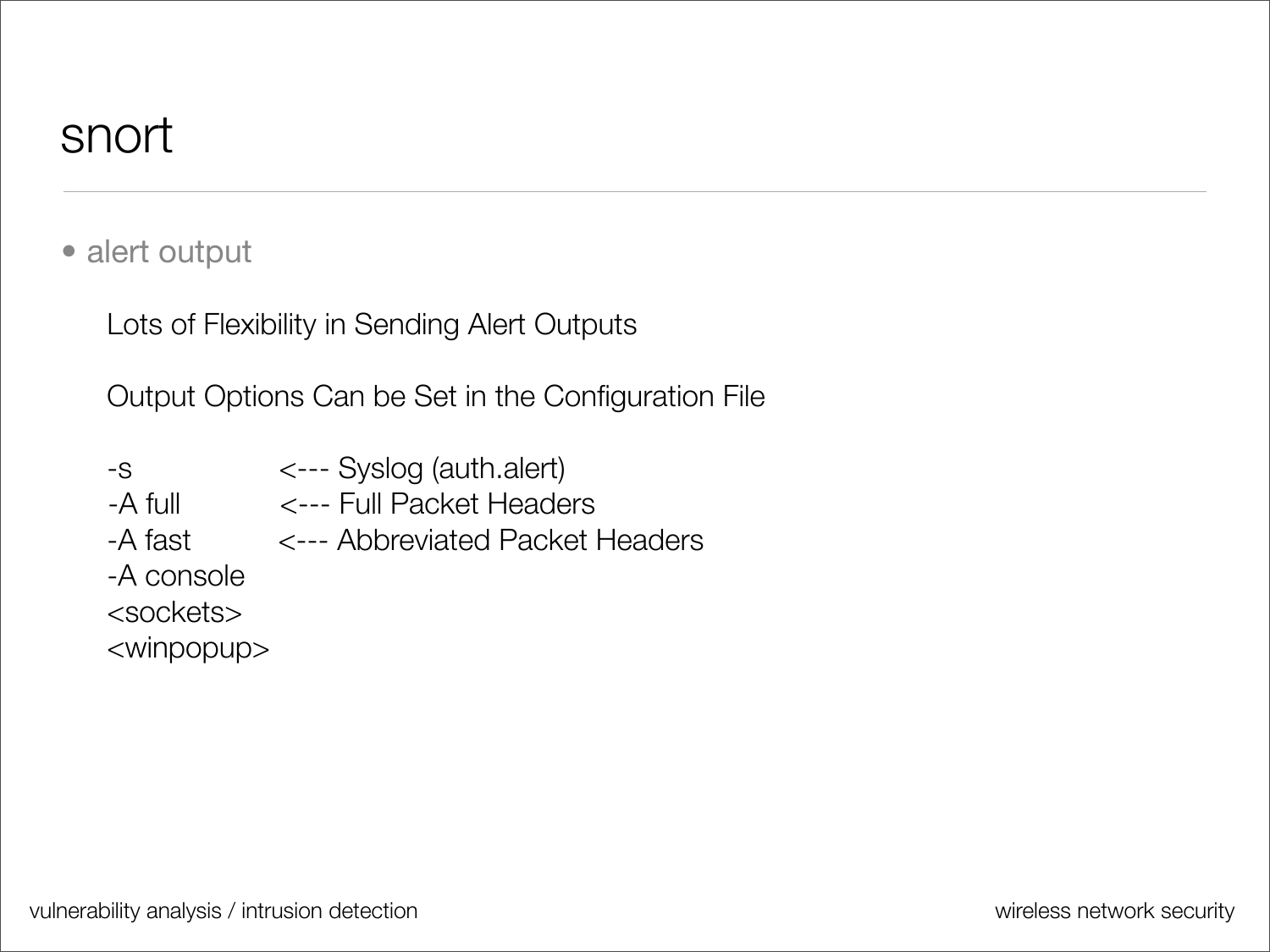- preprocessors: plugins
	- Protocol Analysis Feature
	- Application Level Analysis
	- Attack Detection Plugins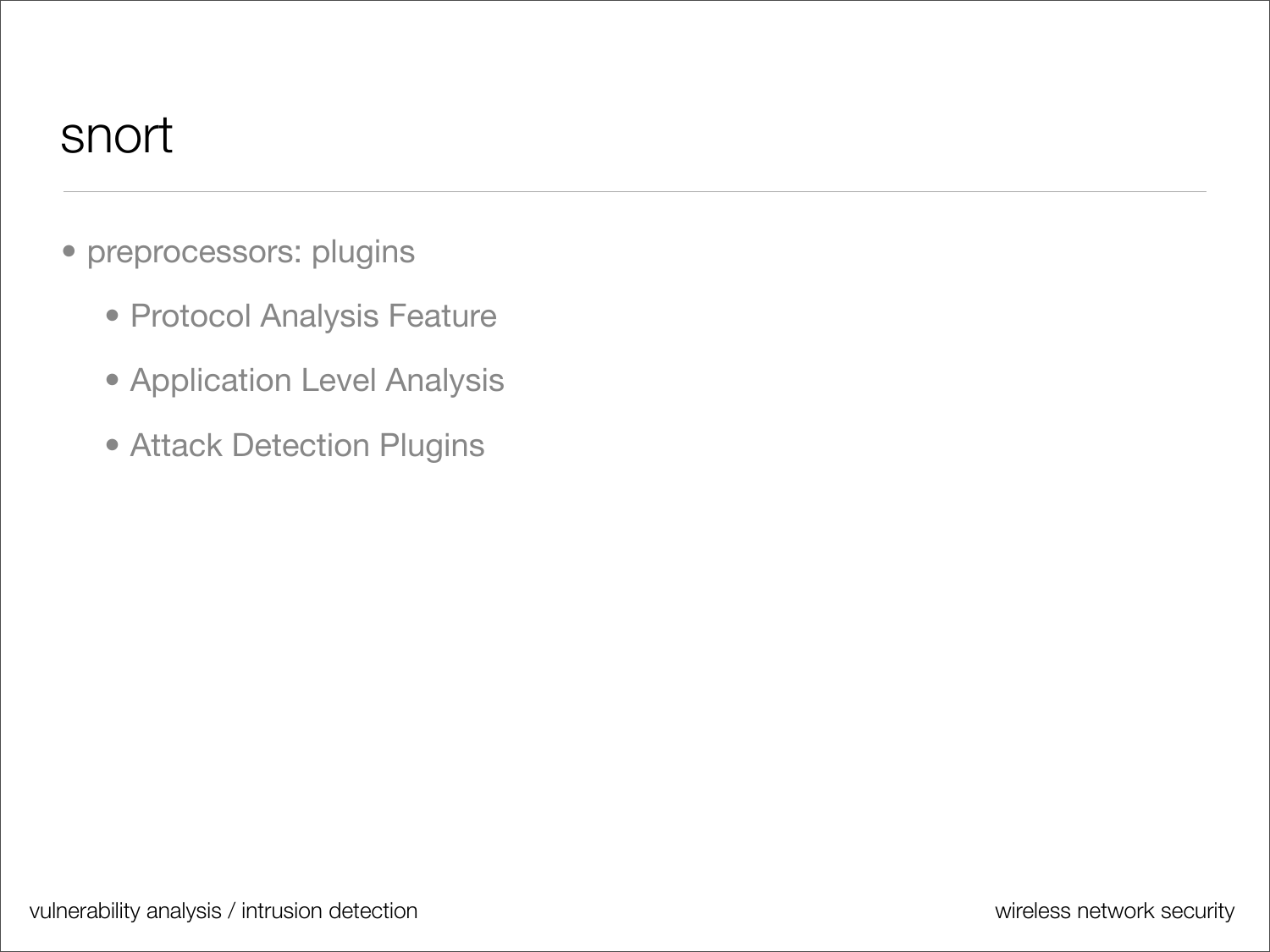• snort rule syntax

Packet Headers [ action protocol source direction destination ] simple actions: alert, log, or "pass" (ignore)

Packet Contents [ packet matching attributes, alert messages ] IP/TCP/UDP/ICMP/strings, etc.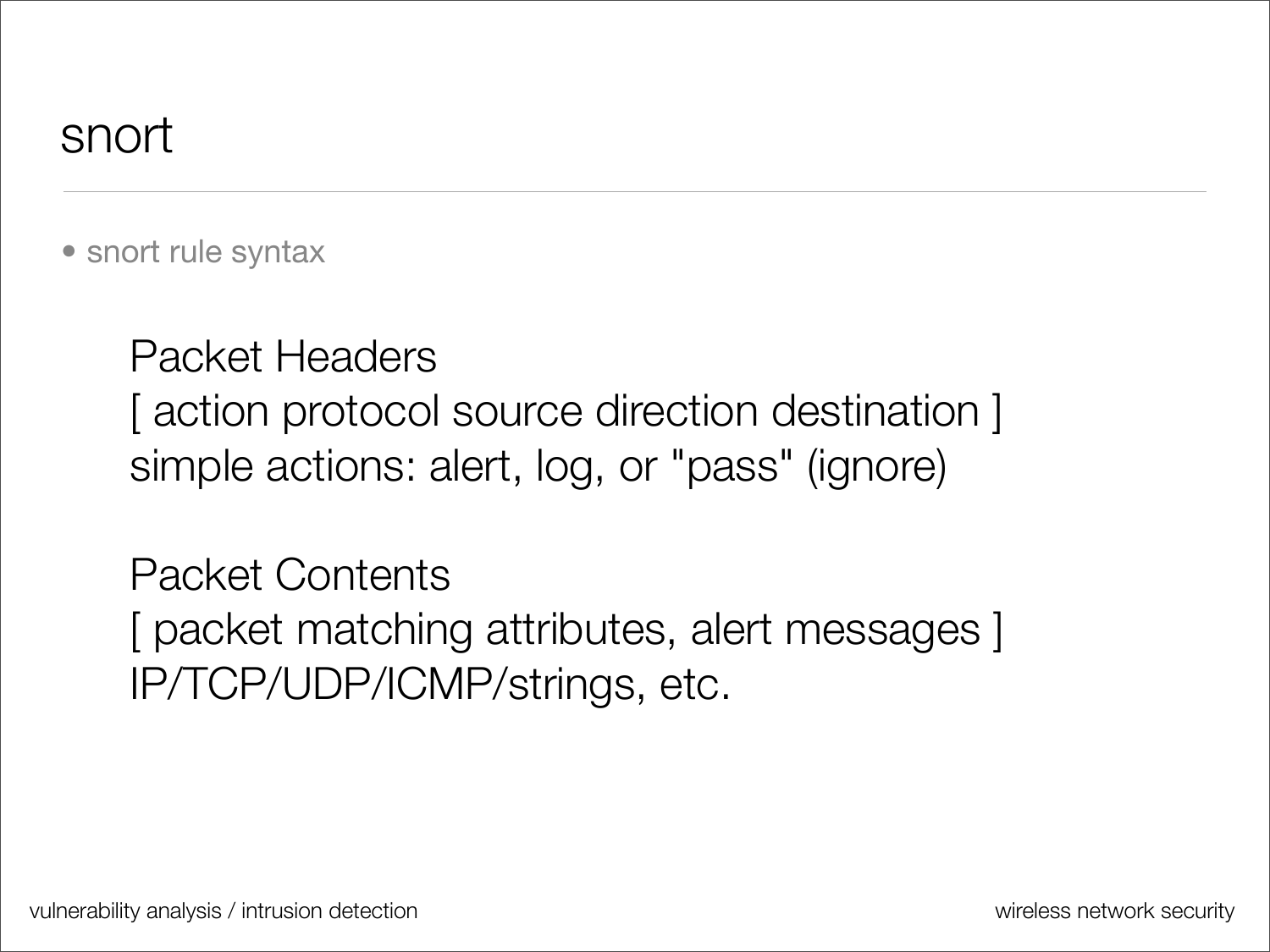• snort rules files

Default RULE\_PATH is /etc/snort/rules

include \$RULE\_PATH/web-attacks.rules include \$RULE\_PATH/backdoor.rules include \$RULE\_PATH/community-bot.rules include \$RULE\_PATH/community-virus.rules

Constructing Rules: [http://www.snort.org/docs/snort\\_htmanuals/htmanual\\_2.4/node14.html](http://www.snort.org/docs/snort_htmanuals/htmanual_2.4/node14.html)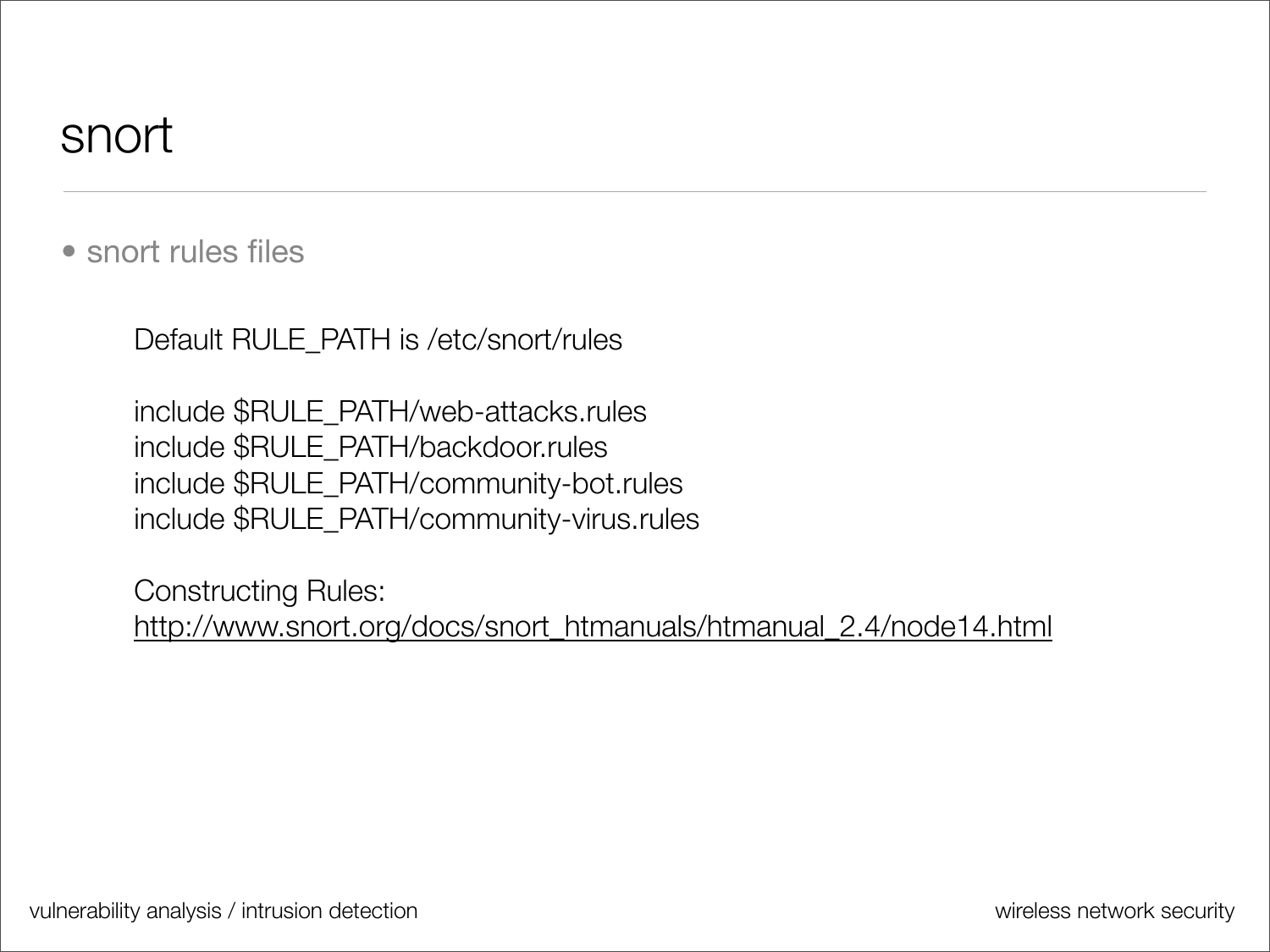Example: Apache Chunked Encoding Rule in "web-misc.rules"

alert tcp \$EXTERNAL\_NET any -> \$HTTP\_SERVERS \$HTTP\_PORTS (msg:"WEB-MISC Apache Chunked-Encoding worm attempt"; flow:to\_server,established; content:"CCCCCCC|3A| AAAAAAAAAAAAAAAAAAA"; nocase; reference:cve,2002-0392...; classtype:web-application-attack; sid:1809; rev:9;)

action: alert protocol: tcp source: any-non-local-address destination: our-webservers flow: to\_server, established <--- TCP connection has been established content:... <--- string match, hex 3A match